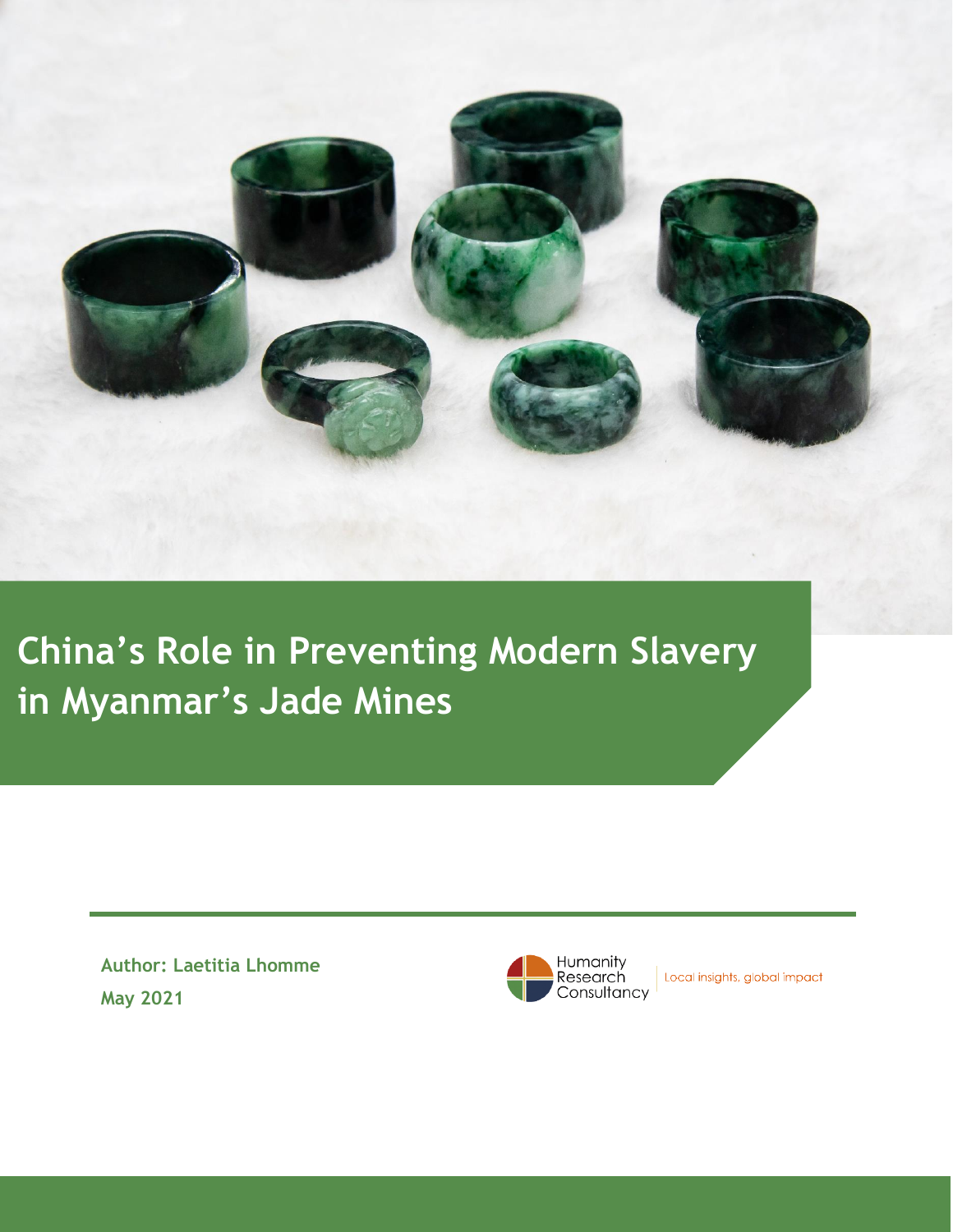



Local insights, global impact

**Humanity Research Consultancy** (HRC) is a social enterprise providing expert supply chain investigation, training and consultancy services to governments, NGOs, and corporations. HRC's local evidence-based insights empower policymakers to end forced labour, modern slavery, and human trafficking, globally. Connecting clients to experts from more than 50 countries, HRC specialises in providing local culturally sensitive insights, nuanced field investigation and research.

**China's Role in Preventing Modern Slavery in Myanmar's Jade Mines Author:** Laetitia Lhomme

**Suggested Citation:** Lhomme, L. (2021). *China's Role in Preventing Modern Slavery in Myanmar's Jade Mines*. Humanity Research Consultancy, United Kingdom.

 $\_$  , and the set of the set of the set of the set of the set of the set of the set of the set of the set of the set of the set of the set of the set of the set of the set of the set of the set of the set of the set of th

Humanity Research Consultancy Limited is a UK registered company. Company Registration number: 12195368 Copyright Humanity Research Consultancy — All rights reserved.

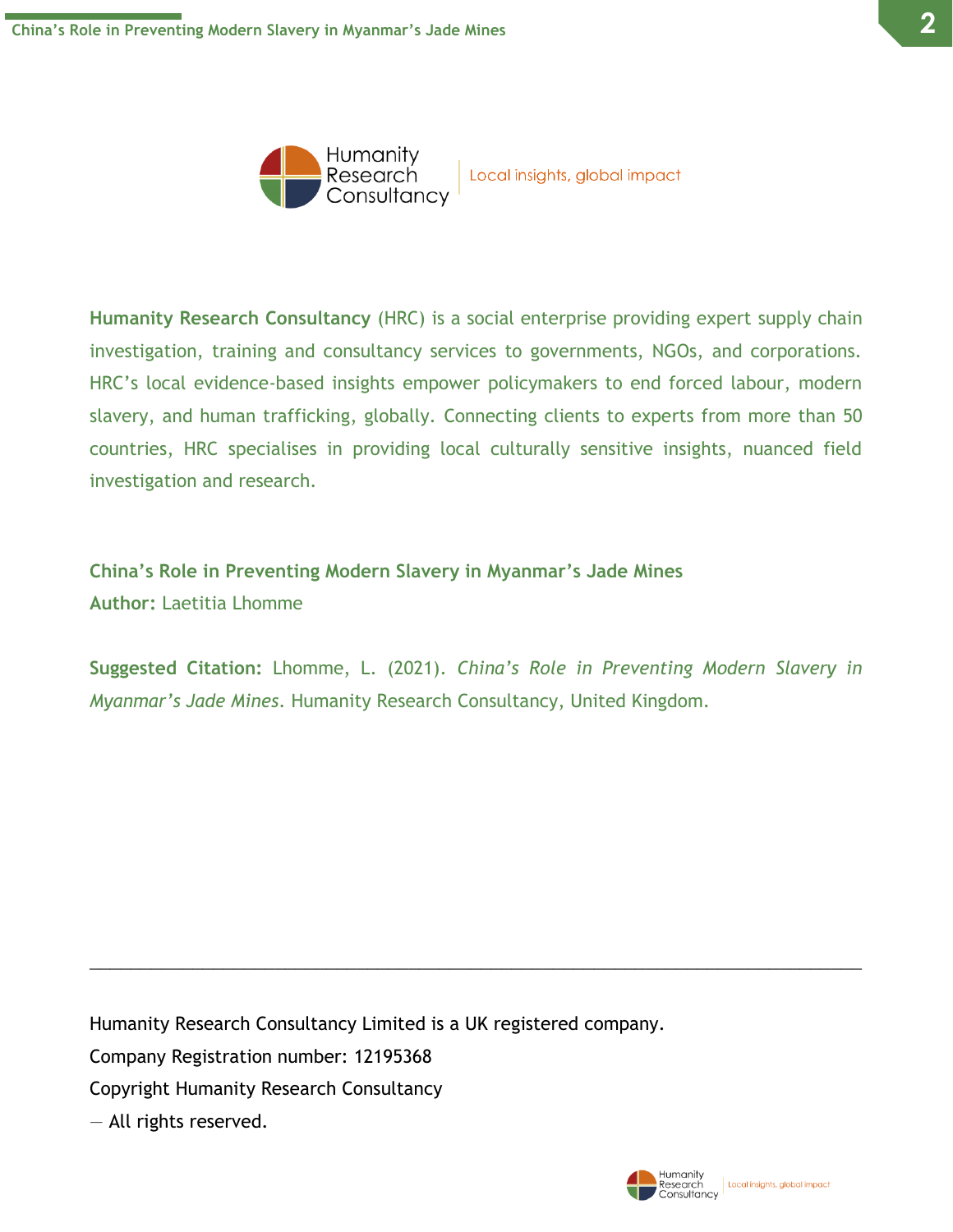*The content of the report was drafted in 2020* — *before the recent developments took place in Myanmar, including domestic instability and fluctuating ties with China.*

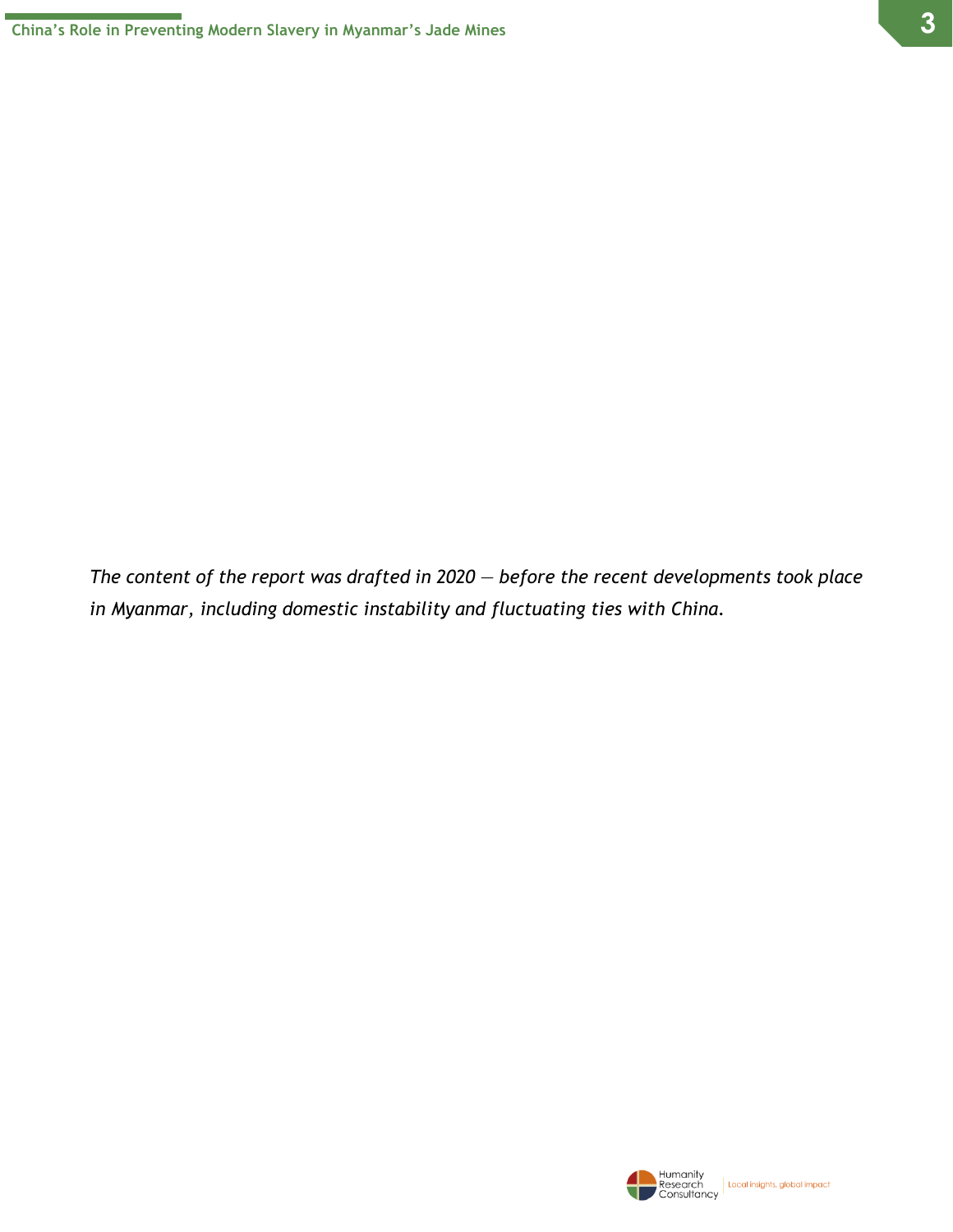### **Executive Summary**

One of Myanmar's largest sources of foreign revenue, jade plays a crucial role in pumping up the national economy as well as "the world's longest-running civil war" between the Kachin ethnic group and the Myanmar military. Jade is vastly profitable, resulting in an industry rife with corruption, conflict, and organised crime. Multiple types of modern slavery can either be found in the mines or are related to the mining operations.

**Beijing's growing presence in Myanmar has gained it a place at the centre of Myanmar's jade industry. Cooperating with both the Myanmar military and rebel groups, Chinese stakeholders control the entire supply chain.** On one hand, the jade obsession is almost exclusively Chinese with demand for the stone driven largely by the Chinese market. On the other hand, with its rising economic growth, Chinese-owned front companies (foreign ownership is illegal in Myanmar) have become the main producers in jade mines. Buyer- or investor-capital from China contributes directly and indirectly to supplying arms and financial support to the Myanmar juntas, which in turn worsens the level of human rights abuses.

Ending modern slavery in jade mines requires a collective multi-faceted response from the national and local government, ethnic rebel groups operating in the area and all enterprises in the supply chain. **While the Government of Myanmar does not fully meet the minimum standards for the elimination of modern slavery and is not making significant efforts to do so, Chinese investors should step up and take responsibility for protecting their workers and related families from exploitation.** Addressing the root causes of human trafficking and forced marriage (a widespread means of coercion), is another necessary requirement to protect women from sexual abuses.

The first of its kind, this report analyses how and why Chinese corporates and markets involved in jade mining could assert their influence and apply pressure to conflict groups to change and reduce modern slavery practice in Myanmar.

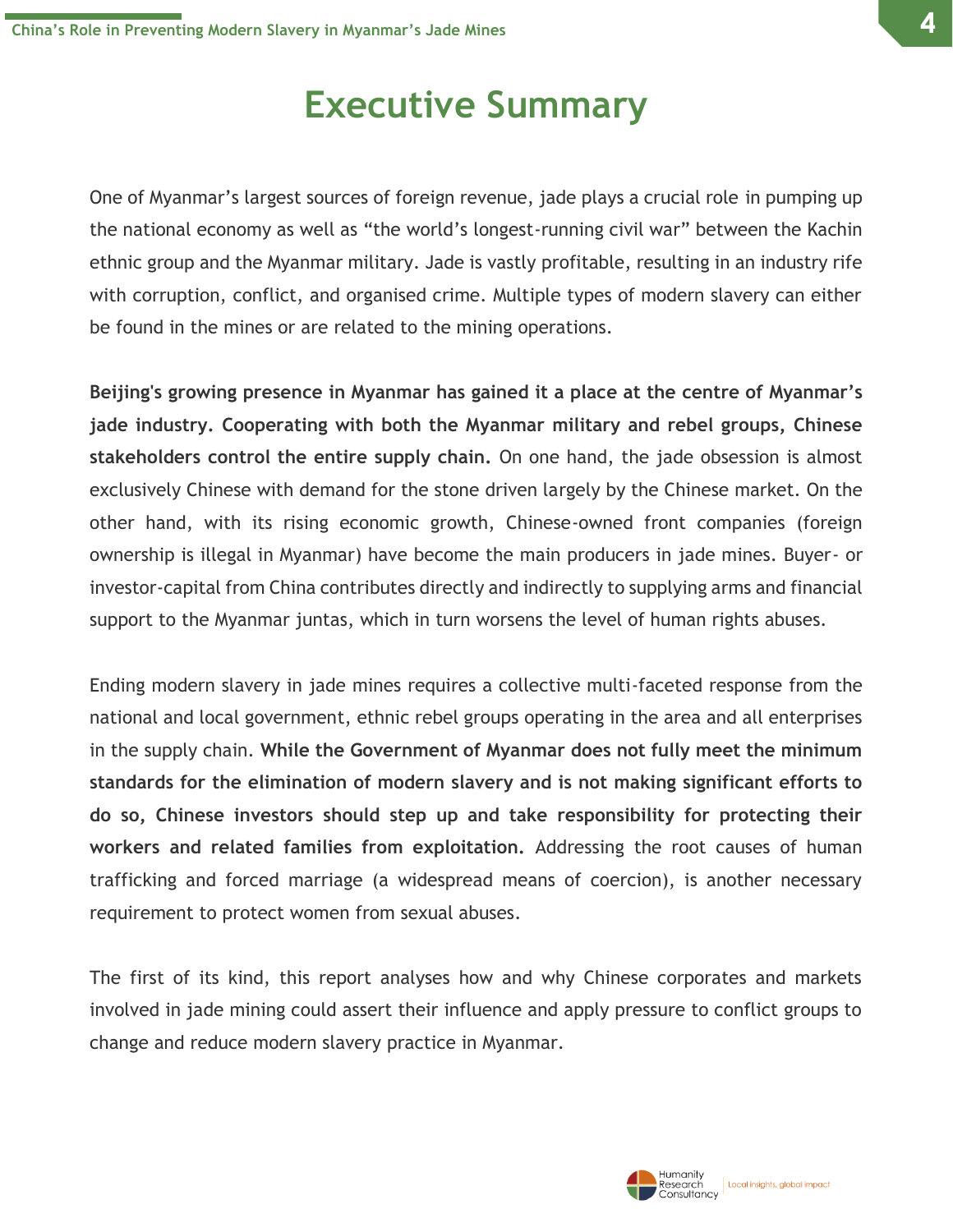**With this report, Humanity Research Consultancy calls on China to adopt legislation and policies on supply chain due diligence.** 

It also calls on Chinese companies to actively follow the UN Guiding Principles on Business and Human Rights (UNGPs) as well as the new Guidelines for Social Responsibility in Outbound Mining.

Beijing also should use its position to push Chinese stakeholders to understand the negative social and environmental impacts they might bring to the mining environment and encourage them to engage more in protecting the welfare of ailing citizens.



Picture 1: Jade stone is mostly known for its green varieties, but it appears naturally in other colors as well

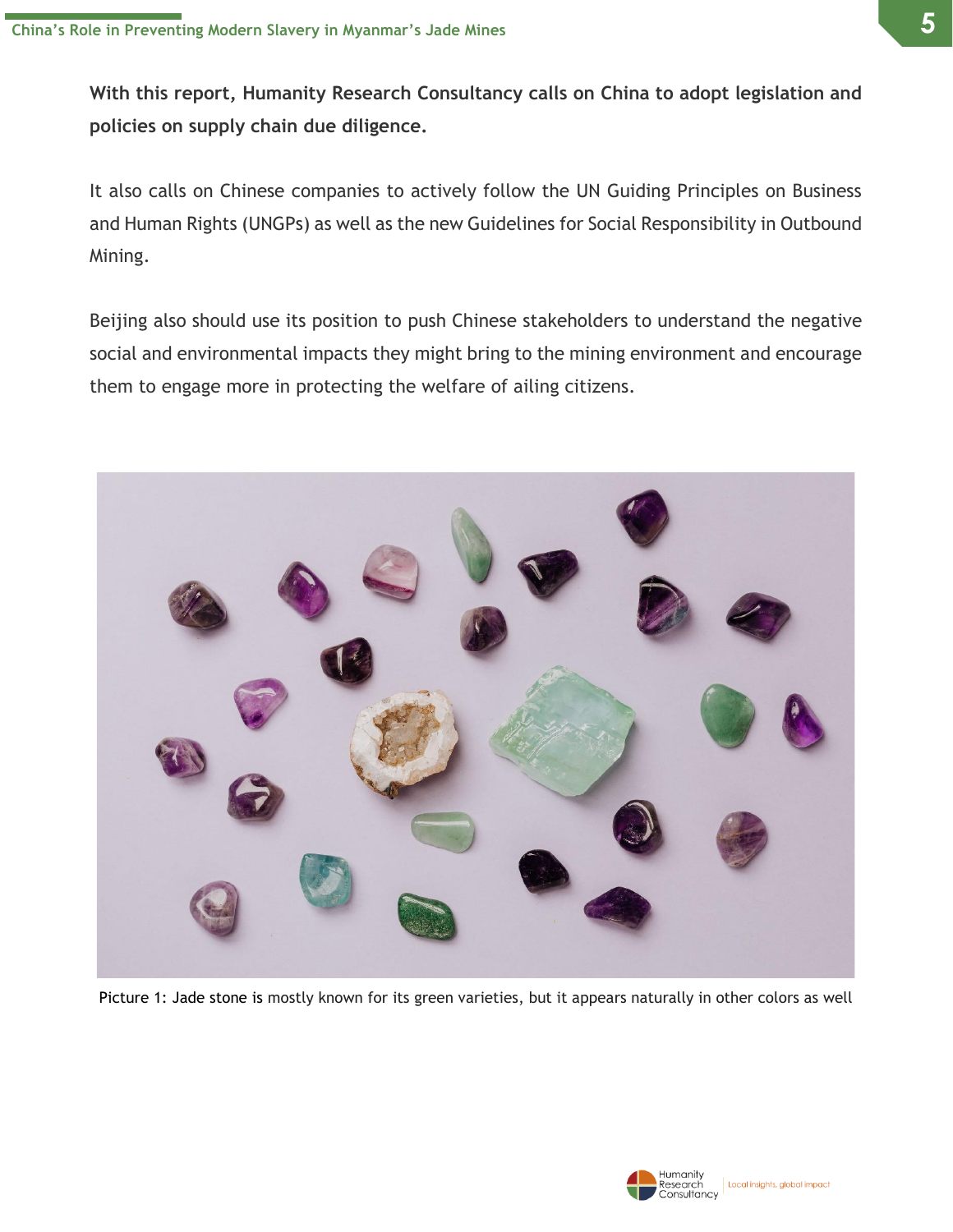## **Table of Contents**

|                                                                                                                 | $\overline{7}$ |
|-----------------------------------------------------------------------------------------------------------------|----------------|
|                                                                                                                 | 9              |
|                                                                                                                 |                |
| 2.1 How China's Enthusiasm Affects Myanmar's Jadeite Mining Industry ________ 9                                 |                |
| 2.2 Conflict Over the Profiteering Jade Market _________________________________                                | 10             |
|                                                                                                                 |                |
| 3. Understanding Modern Slavery in Myanmar's Jade Mining __________________                                     | 12             |
| 3.1 Forced/Child Labour and Their Deadly Working Condition in Jade Mines _                                      | 12             |
| 3.2 Displaced Kachin People Exposed to High Risks of Human Trafficking _______13                                |                |
|                                                                                                                 | 14             |
|                                                                                                                 |                |
|                                                                                                                 | 16             |
| 4.1 Why China is the Key to Combatting Modern Slavery in Jade Mines ___                                         | 16             |
| 4.2 Chinese Enterprises' Responsibilities under the UNGPs [198] [198] Chinese Enterprises' Responsibilities and | 17             |
| 4.3 What Chinese Companies could do to Change the Situation?                                                    | 20             |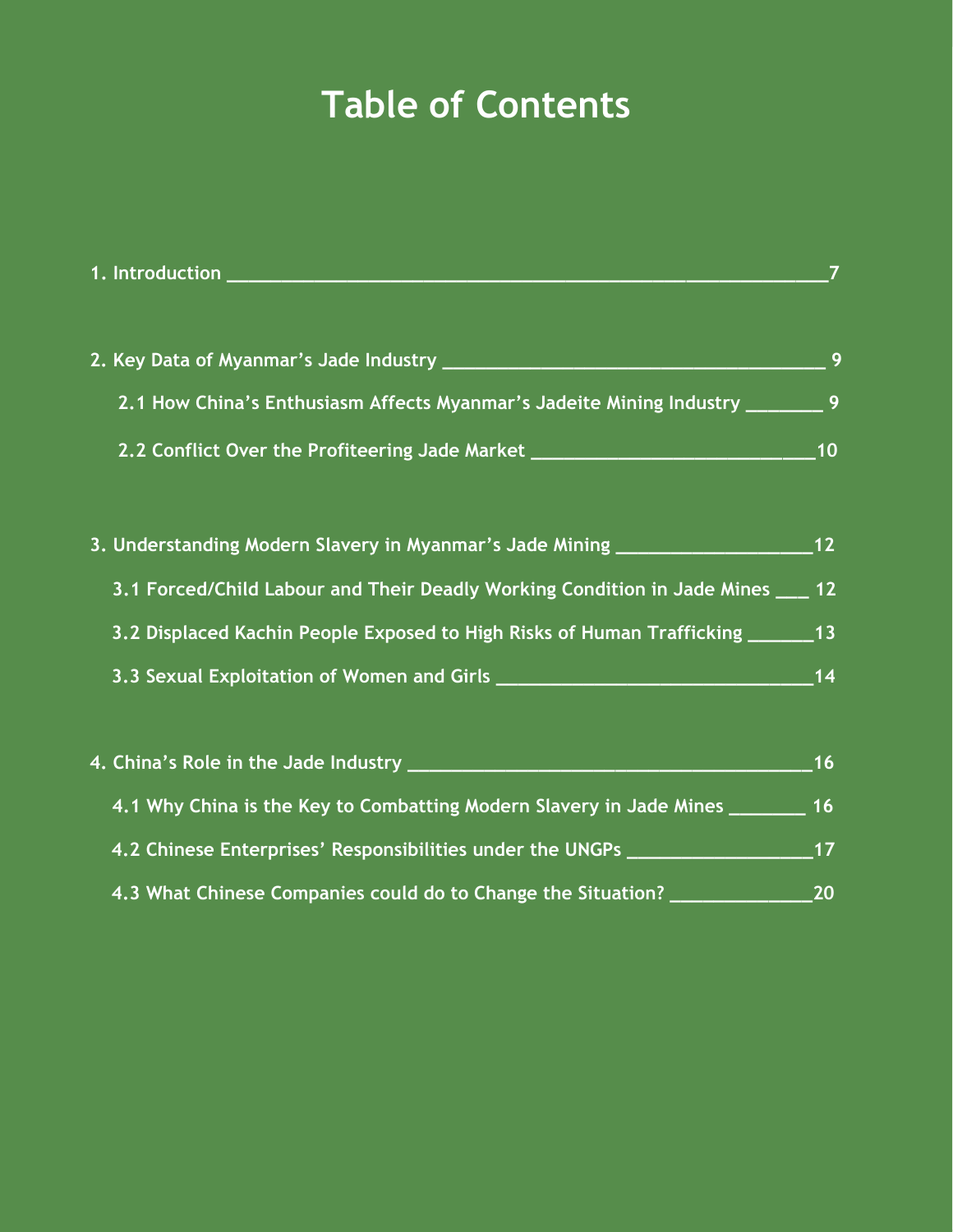### **1. Introduction**

The collapse at the Wai Khar mine on the  $2<sup>nd</sup>$  of July 2020 was recorded as the deadliest mining accident in Myanmar's history<sup>1</sup>. The tragic landslide left at least 175 people buried under the mountain, while at least 100 went missing. Unfortunately, none of the victims' families received any compensation from either the government or operations companies since these jade pickers, as described by Aung San Suu Kyi, are regarded as "illegal miners".

The mineworkers' "illegal" status is a result of the disordered structure of this hazardous industry. According to Global Witness's significant report "Jade: Myanmar's 'big state secret'"<sup>2</sup>, mines in Myanmar are dominated by "military-linked companies, armed groups and cronies" who abuse labour forces without offering them legal contracts. The chaotic situation has also given local traffickers openings to use deceptive tactics to recruit men and children into forced labour<sup>3</sup>. The multi-billion-dollar jade trade is equipping both the **national military and Kachin Independent Army (KIA) with weapons, and in turn, this ethnic conflict has caused more than 100,000 displaced persons <sup>4</sup> .** These people experience a lack of security, as well as a lack of community and social structures, exposing them to a high risk of human trafficking and sexual exploitation.

**Local companies in Myanmar have pointed out that since foreign ownership in Myanmar is illegal, Chinese investors use joint ventures with local firms or create proxy shell companies to operate in jade mines<sup>5</sup> .** Ye Htut, the deputy head of Myanmar Gems Enterprise (a department of the Ministry of Mines), emphasised that "about 600 jade mining firms operate on 20,000 acres around the town of Hpakant. The activity in the area is dominated

<sup>1</sup> Muller, N. (2020, July 13). A Deadly Gamble: Myanmar's Jade Industry. Retrieved August 23, 2020, from <https://thediplomat.com/2020/07/a-deadly-gamble-myanmars-jade-industry/>

<sup>2</sup> Global Witness. (2015). Jade: Myanmar's "Big State Secret". *London: Global Witness*.

<sup>&</sup>lt;sup>3</sup> US Department of States. (2020). 2020 Trafficking in Person Report. Retrieved September 13, 2020, from [https://www.state.gov/wp](https://www.state.gov/wp-content/uploads/2020/06/2020-TIP-Report-Complete-062420-FINAL.pdf)[content/uploads/2020/06/2020-TIP-Report-Complete-062420-FINAL.pdf](https://www.state.gov/wp-content/uploads/2020/06/2020-TIP-Report-Complete-062420-FINAL.pdf)

<sup>4</sup> Asia Unbound (2015, November 2). China's Role in Myanmar's Dangerous Jade Trade. Retrieved August 23, 2020, from <https://www.cfr.org/blog/chinas-role-myanmars-dangerous-jade-trade>

<sup>&</sup>lt;sup>5</sup> Zaw, H. (2015, December 16). Chinese jade miners in overdrive ahead of new Myanmar government. Retrieved August 23, 2020, from <https://www.reuters.com/article/us-myanmar-china-jade-insight-idUSKBN0TZ08520151216>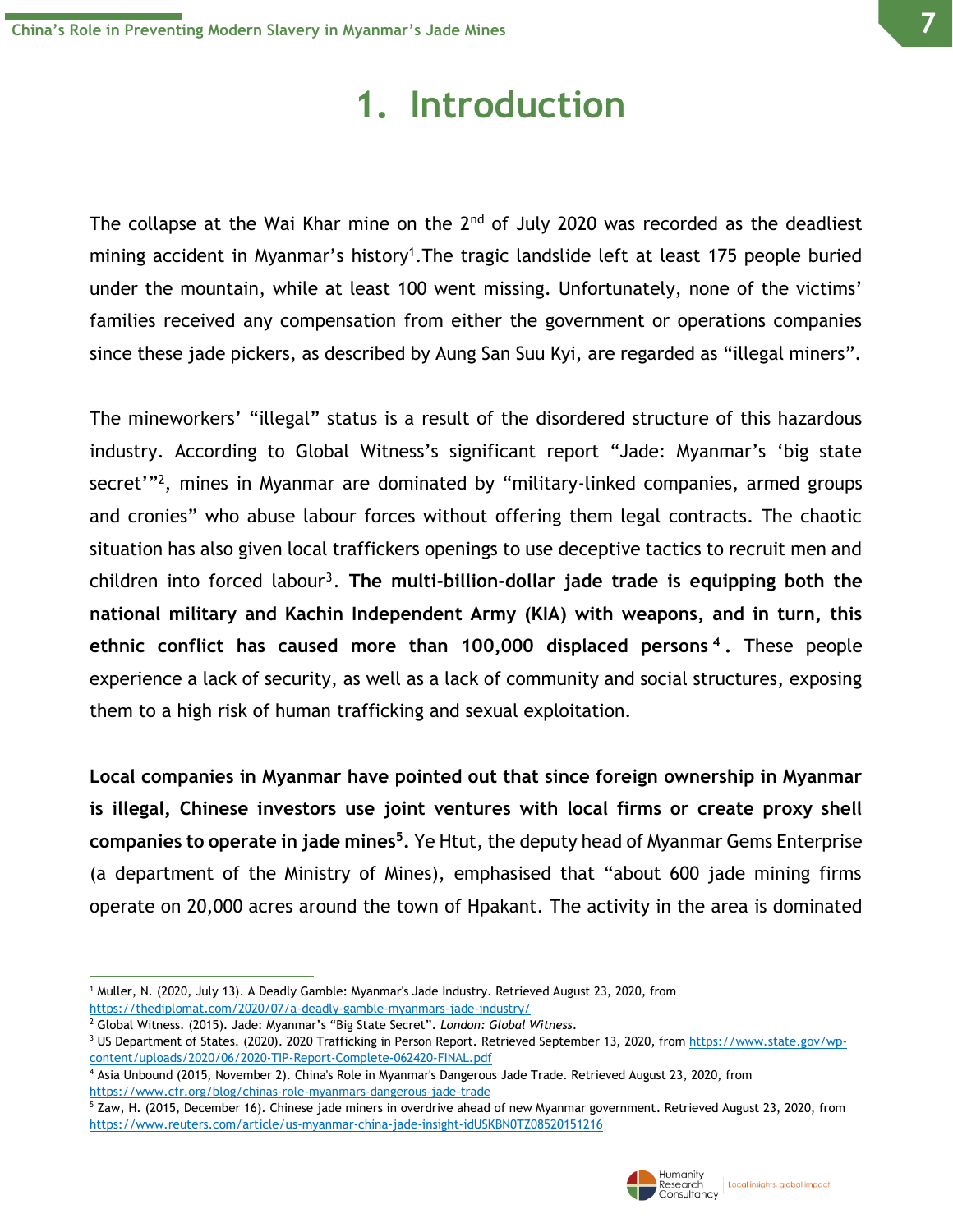by about ten firms, among them mostly Chinese-led ventures"<sup>6</sup>. Chinese investors and companies ought therefore to take primary responsibility or apply pressure to their business partners in Myanmar to improve labour conditions and thereby prevent modern slavery in jade mines. Nevertheless, existing research shows that China is an essential economic driving force, and its duty of ensuring human rights in the supply chain has been largely ignored.

This paper is intended to support and provide information on the link between Chinese investors/buyers and the jade mining industry in Myanmar. **It analyses the most frequent forms of modern slavery that emerge in the jade sector to assist readers in understanding modern types of exploitation.** By analysing the current operations and omissions conducted by main stakeholders, this paper will offer some potential approaches to push the overall sector to adhere to international human rights standards.



Picture 2: Jade Roller for skin care

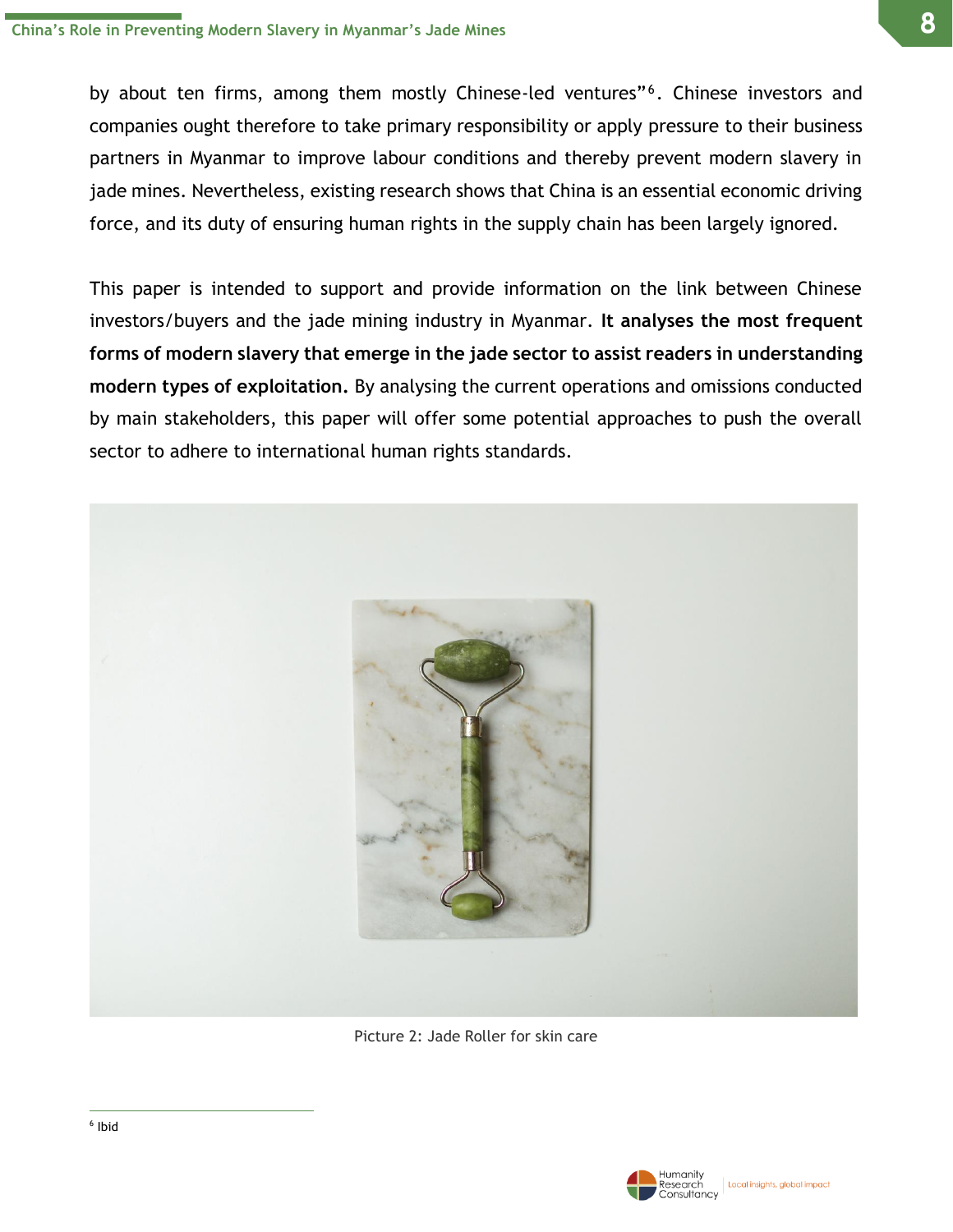# **2. Key Data of Myanmar's Jade Industry**

#### **2.1 How China's Enthusiasm for Jade Affects Myanmar's Jadeite Mining Industry**

Jade, known as the royal gem in Chinese culture, has always been a part of Chinese civilization<sup>7</sup>. Even today, many Chinese still believe that wearing jade brings good luck, prosperity, and longevity. Global inflation started in the late 20th century which made people look for ways to preserve currency value<sup>8</sup> . **"Collecting jade stones is an investment that can be expensive at first but over time can earn you big bucks, because the value of jade increases fast," says Yongkuan Fu, 54, an antique and art collector in Beijing<sup>9</sup> .** One of the most favoured investment methods for the Chinese middle class is the buying of jade and pearl jewellery (see figure 1).



Figure 1: Data for 2014-2018 Market performance and Consumption (ton) of Jade trade in China<sup>10</sup>



 $^7$  Møller, H. (2018, April 20). Boom or Bust in China's Jade Trade with Myanmar. Retrieved August 23, 2020, from <https://www.chinoiresie.info/china-jade-trade-with-myanmar/>

 $8$  Yang, M.Y.杨美玉 (2019). *中缅玉石贸易历史与现状研究* [A study on the History and Current Situation of China-Myanmar's Jade Trade] (Master's thesis, University of Yunnan)

<sup>9</sup> Liu, L. (2011). Crazy Stone. Retrieved August 23, 2020, from [http://www.chinadaily.com.cn/life/2011-03/18/content\\_12193894.htm](http://www.chinadaily.com.cn/life/2011-03/18/content_12193894.htm)

<sup>10</sup> China Industry Information. (2020). *2018*年中国珠宝玉石行业供应量、消费量及珠宝玉石行业发展前景分析 [Analysis of China's jewelry and jade industry supply, consumption and development prospects of the jewelry and jade industry in 2018]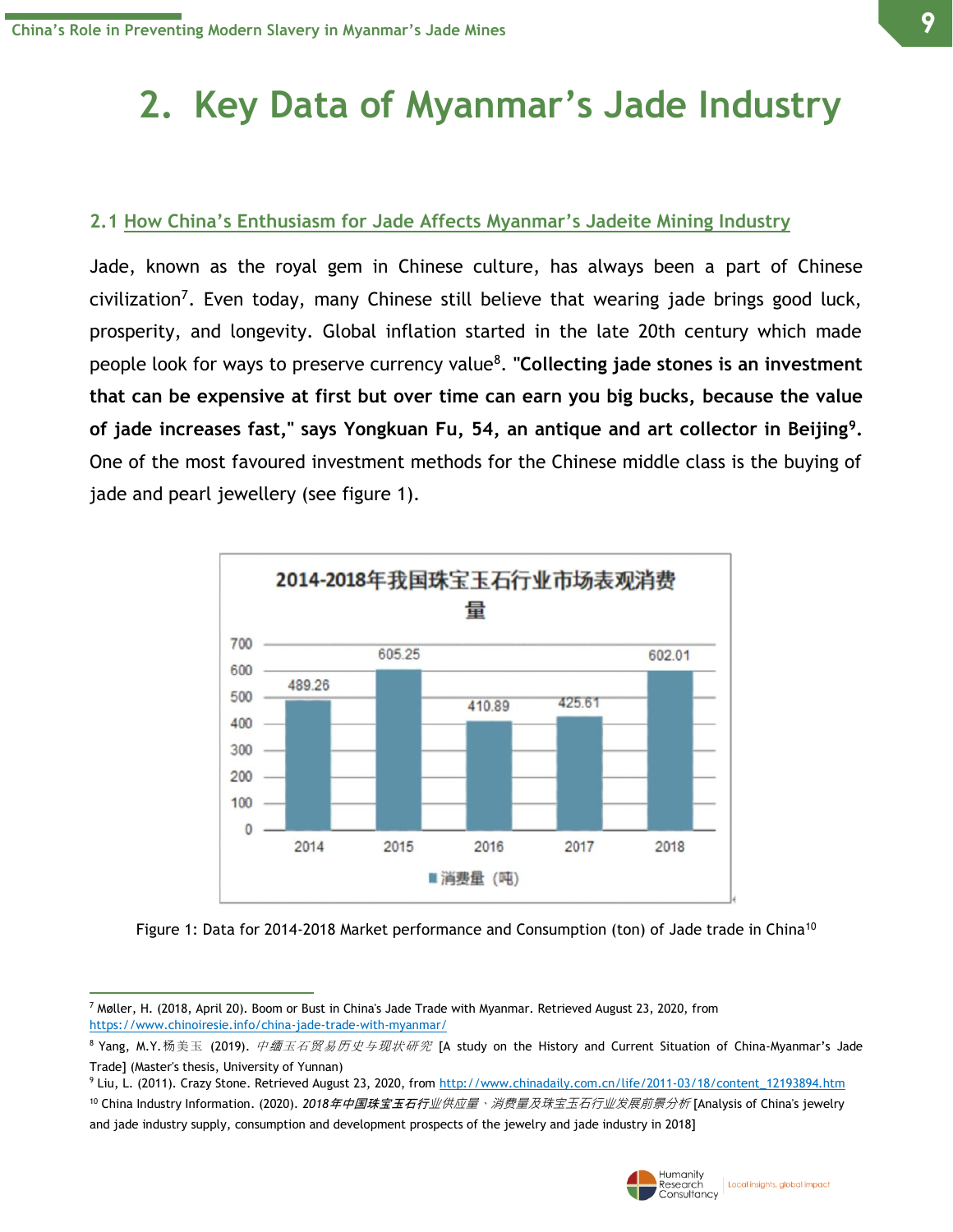**10**

Nowadays, the production of jade inside China is shrinking dramatically because of land overexploitation and stricter mining policy control. In contrast, Myanmar accounts for nearly 90 percent of the global jadeite trade's volume, which has turned Burmese jade into the perfect alternative for investors feeding China's appetite<sup>11</sup>. In Mandalay, the jade market is saturated with Chinese sellers and buyers, and some traders say that jadeite prices have been rising by up to 300 percent annually since 2009 because of the fast-growing economy in China<sup>12</sup>. It would be no exaggeration to say that the demand for Burmese jadeite is driven almost entirely by the Chinese market.

### **2.2 Conflict Over the Profiteering Jade Market**

The Jade industry is worth up to US\$31 billion annually. This equates to almost half of Myanmar's official GDP and 46 times the government expenditure on health. However, locals in the jade areas benefit little from this natural resource heist. Instead, they face rampant heroin addiction, human trafficking, sexual exploitation, and dangerous working conditions in the mines because of the warfare over the land. This phenomenon will be discussed in detail in the subsequent sections.

Myanmar's jade mines are mainly situated in the Kachin region, where the armed conflict ended, but then restarted and has continued since the Myanmar government tore up the peace agreement with KIA in 2011. **Until now, more than 100,000 Kachin civilians have been displaced from their original living space. Lacking access to food and sanitation pushed them to work illegally in the mines where they have become extremely vulnerable to exploitation and human trafficking<sup>13</sup> .** Researchers have observed a strong link between the increasing conflicts and geographical location of jade mines in Myanmar. The government, rather than seeking stability in the region, appears to want to "retain its control over the country's lucrative jade resources"<sup>14</sup> and this could be regarded as the main reason why ceasefire talks failed.

<sup>14</sup> Christensen, D., Nguyen, M., & Sexton, R. (2019). Strategic violence during democratization: Evidence from Myanmar. World Politics, 71(2), 332-366



<sup>&</sup>lt;sup>11</sup> Menard. A. (2019). Jade and Gem Smuggling Costs Myanmar Billions.

<sup>12</sup> Møller. (2018)

<sup>&</sup>lt;sup>13</sup> Song, L. (2017). Refugees or border residents from Myanmar? The status of displaced ethnic Kachins and Kokangs in Yunnan Province, China. International Journal of Refugee Law, 29(3), 466-487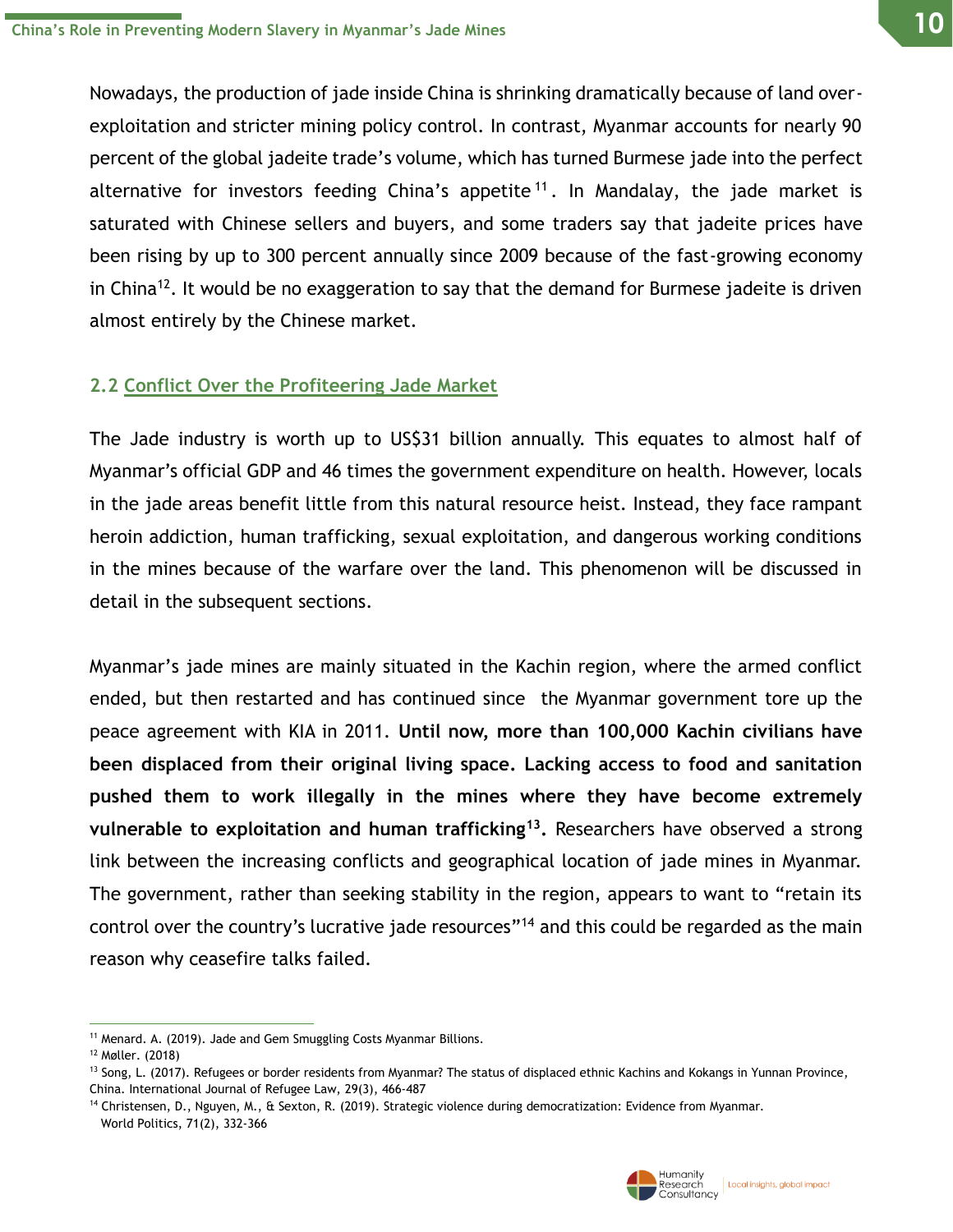*"A Global Witness report from 2015 showed that more than half of the jade was unregistered, and corruption was present at every step of the jade supply chain."*

Apart from initiating the violence, Yangon also relies on the over-taxation of jade commerce to expand its government revenues. In recent years, the total tax for jade trade has been raised repeatedly from 10 percent to 30 percent<sup>15</sup>. However, the policy does not efficiently protect the environment and local vendors as claimed but boosts black market jade smuggling. **A Global Witness report from 2015 showed that more than half of the jade was unregistered, and corruption was present at every step of the jade supply chain: from obtaining a license, to officials at the mine site undervaluing production, as far as the army, local militias and ethnic armed groups facilitating smuggling**<sup>16</sup> .

Just like the Myanmar military, the independent armed forces of Kachin State and Shan State also strongly depend on the jade mines to equip themselves. According to a Chinese trader who often smuggles jade in the black market, Myanmar's ethnic armed groups run their own public markets from time to time in Mandalay and other places; this is considered illegal by the Myanmar government<sup>17</sup>. However, the transaction price through those ethnic army groups is often lower than the government auctions, therefore attracting many Chinese companies and individual investors. Most of the benefits from the trade are used to purchase weapons and supplies instead of helping local development, which exacerbates the conflicts in the jade-mining area<sup>18</sup>.



<sup>&</sup>lt;sup>15</sup> Shortell, P. (2019). Losing Luster: Addressing Tax Evasion in Myanmar's Jade and Gemstone Industry. Natural Resource Governance Institute.

<sup>16</sup> Global Witness, (2015)

<sup>&</sup>lt;sup>17</sup> Xinmin Weekly News. 新民周刊.(2011) *谁在走私珍惜木材?*[Who is smuggling the cherishing woods?] Retrieved August 23, 2020, from [http://www.cb.com.cn/deep/2011\\_0701/233947\\_4.html](http://www.cb.com.cn/deep/2011_0701/233947_4.html)

<sup>18</sup> Mirante, E. (2020, July 02). A waste of lives. Retrieved August 23, 2020, fro[m https://www.himalmag.com/a-waste-of-lives-jade](https://www.himalmag.com/a-waste-of-lives-jade-mining-myanmar-labour-environment-exploitation-edith-mirante-2019/)[mining-myanmar-labour-environment-exploitation-edith-mirante-2019/](https://www.himalmag.com/a-waste-of-lives-jade-mining-myanmar-labour-environment-exploitation-edith-mirante-2019/)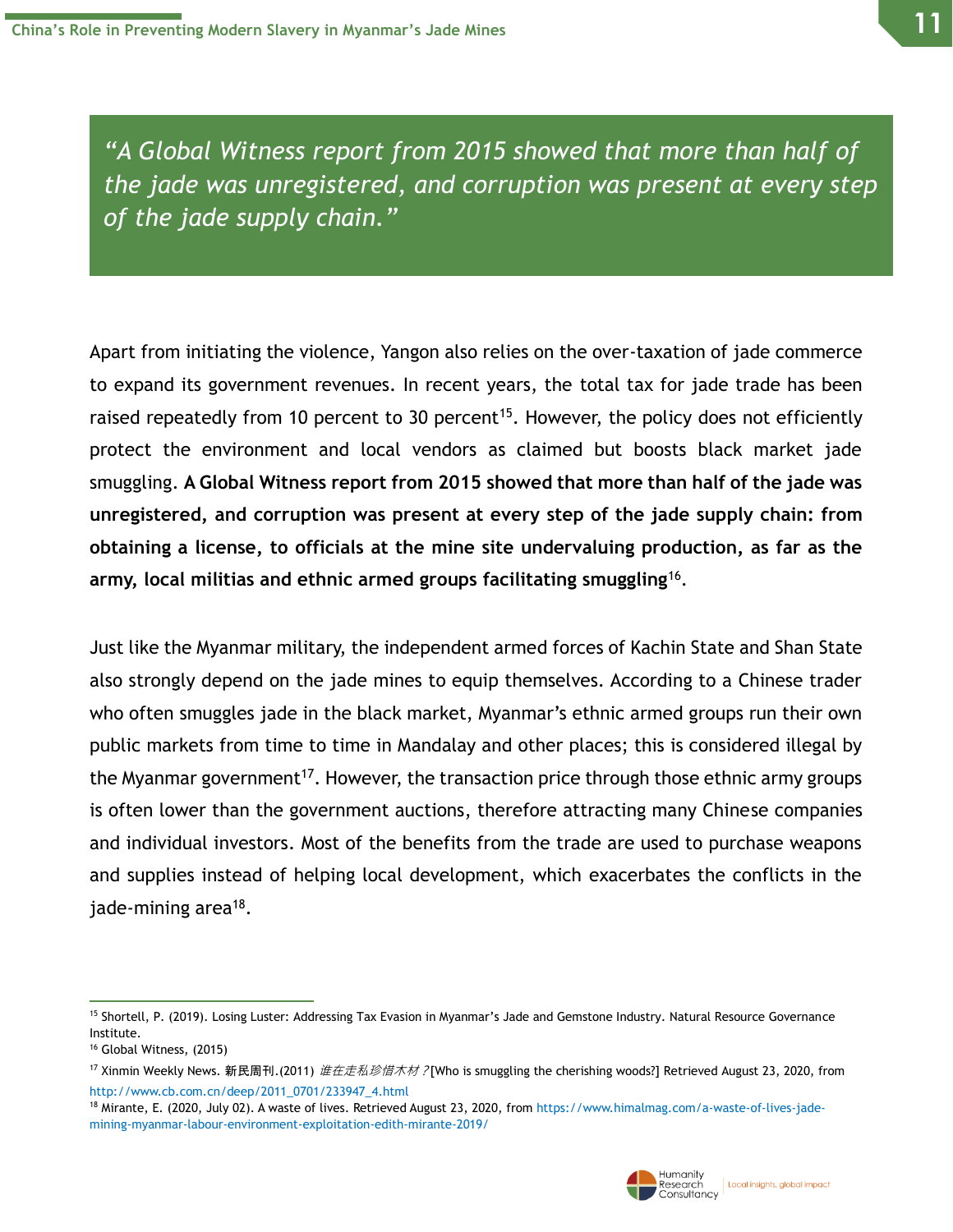## **3. Understanding Modern Slavery in Myanmar's Jade Mining**

#### **3.1 Forced/Child Labour and Their Deadly Working Condition in Jade Mines**

As armed conflicts between the Myanmar army and KIA continues, thousands of villages have been destroyed along with the destruction of the Kachin people's normal life. Local communities suffer from a lack of economic opportunities outside the mining sector<sup>19</sup>. Thus, despite life-threatening working conditions, many desperate Burmese have no choice but to work in the mines to support their families<sup>20</sup>. In 2015, Myanmar's state media estimated **that around 300,000 itinerant miners from across Myanmar migrate or were forced to work for hundreds of mining companies that operate in Hpakant**<sup>21</sup>. Equally among them, children are frequently found working in hazardous workplaces where the environments are contaminated by dust and fumes $^{22}$ .

**According to the 2019 report by the International Growth Centre, 57 percent of jade miners in Myanmar work seven days per week, with 87 percent working more than five days per week** (see Figure 2). Three quarters of the workers work between seven to ten hours per day, which makes for an average working week of more than 50 hours<sup>23</sup>. However, compared to the huge profits jade could make, regular miners only get paid as little as 1USD per day<sup>24</sup>. Many miners became long term drug users to ease the pain and fatigue brought on by the work<sup>25</sup>. Heroin and opium are widespread in the mines and each injection costs less than 70 cents USD.



<sup>19</sup> Hogan, L. (2018, December 07). The Human Cost of Myanmar's Jade Mines. Retrieved August 24, 2020, from https:// newnaratif.com/journalism/the-human-cost-of-myanmars-jade-mines/share/xuna/ae306dc92ae6dfe9049d4b2177bb932d/

 $20$  Myanmar currently ranks first in Asia, third in the world for the highest number of accidents and deaths from landmines. More information se[e http://gppreview.com/2016/09/20/landmines-plight-myanmars-refugees-displaced-peoples/.](http://gppreview.com/2016/09/20/landmines-plight-myanmars-refugees-displaced-peoples/) See also: Radio Free Asia. (2017) Myanmar labor minister commits to working toward elimination of child labor.Available at: https://www.refworld.org/docid/5971a79213.html

<sup>&</sup>lt;sup>21</sup> Vrieze, P. (2016). Dangerous Myanmar Jade Mines Bring Income, Death. Retrieved August 23, 2020, from <https://www.voanews.com/east-asia-pacific/dangerous-myanmar-jade-mines-bring-income-death>

 $^{22}$  Sisodia, R. (2008). Jade trade in Myanmar thrives on exploitation, rights abuses. In The National (Vol. 29).

 $^{23}$  Lin, M. Z. N., Loiacono, F., Sandi, N., Min, W., Vijge, M. J., & Ngwenya, S. (2019). Artisanal jade mining in Myanmar.

<sup>24</sup> Sisodia, R. (2008)

<sup>&</sup>lt;sup>25</sup> Sandford, S. (2019). Drug Addiction Rises in Myanmar's Kachin State. Retrieved September 01, 2020, from <https://www.voanews.com/east-asia-pacific/drug-addiction-rises-myanmars-kachin-state>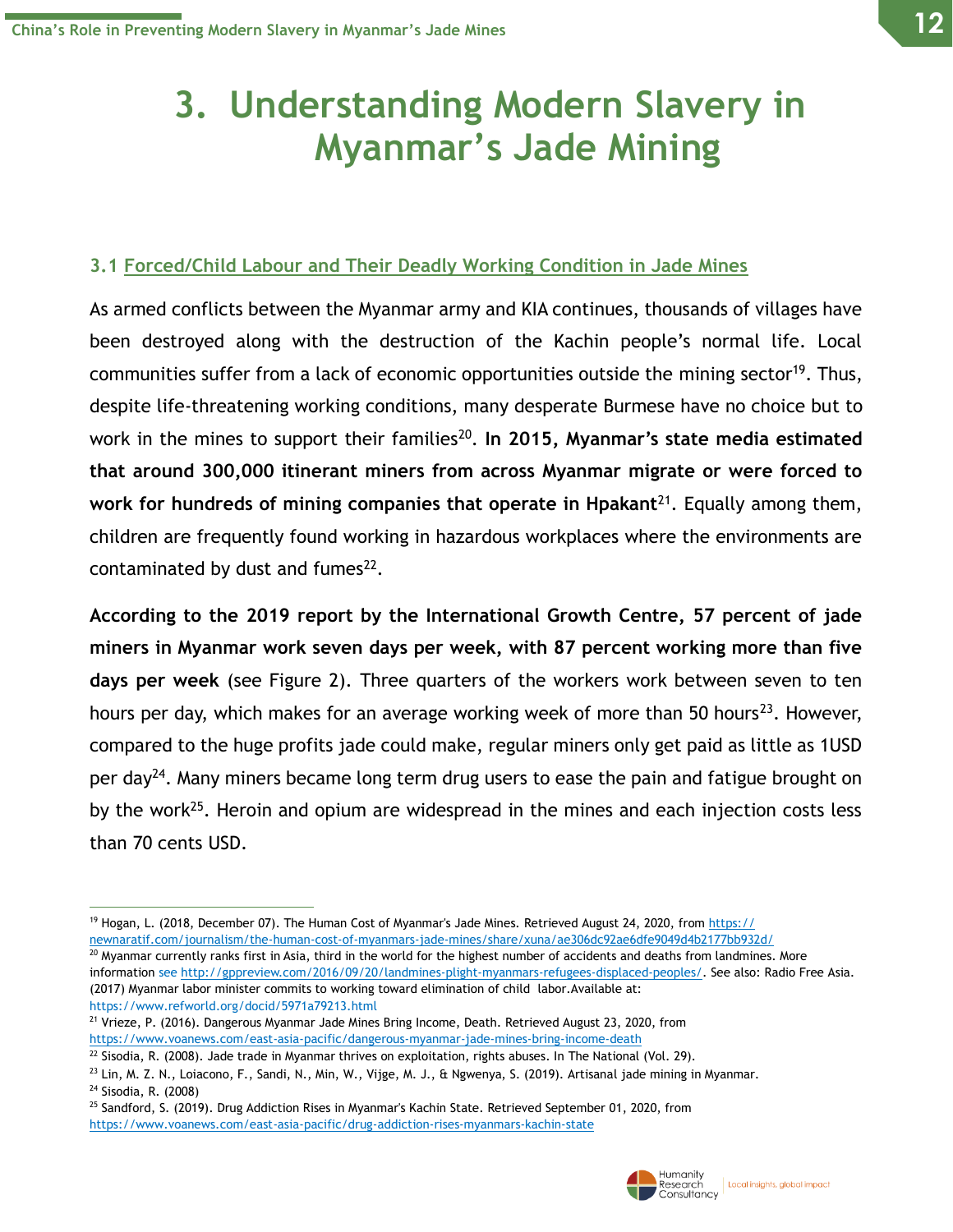

Figure 2: Data for average working days for miners in Myanmar<sup>26</sup>

In addition to the squalid conditions and long working hours, jade pickers are under threat of arbitrary detention and physical violence. The United Nations (UN) Fact-Finding Mission's report in 2019 provided an example of a miner from a jade mine in Hpakant, who was detained by Tatmadaw soldiers when passing through a checkpoint. The soldiers searched him, looking for raw jade. When the man told them he had no jade, he was beaten, his feet were cuffed, and he was detained in a makeshift tent near a checkpoint for one night $^{27}$ .

#### **3.2 Displaced Kachin People Exposed to High Risks of Human Trafficking**

Despite the ongoing jade mining projects and infrastructure development, most of the cash that is generated flows into the pockets of state-aligned investors and private sector companies. Local people are exploited and left living a displaced life in a worse financial condition in a ravaged environment. Looking for a way to leave the conflicted areas, girls in the Kachin area are vulnerable to human trafficking (See Figure 3)<sup>28</sup>. They are usually first

[https://reliefweb.int/sites/reliefweb.int/files/resources/ETFM\\_Full%20Report\\_07Dec2018\\_Final.pdf](https://reliefweb.int/sites/reliefweb.int/files/resources/ETFM_Full%20Report_07Dec2018_Final.pdf) ; Also see: Barr, H., & Dholakia, N. (2020, August 24). Interview: Why 'Brides' From Myanmar Are Trafficked to China. Retrieved August 24, 2020, from [https://www.hrw.org/news/2019/03/21/interview-why-brides-myanmar-are-trafficked-china.](https://www.hrw.org/news/2019/03/21/interview-why-brides-myanmar-are-trafficked-china)



<sup>26</sup> Lin, M. Z. N., Loiacono, F., Sandi, N., Min, W., Vijge, M. J., & Ngwenya, S. (2019).

<sup>&</sup>lt;sup>27</sup> UN Office of the High Commissioner for Human Rights. (2019) Myanmar: Human Rights Violations Affecting Region and ASEAN Must Apply Pressure.

 $^{28}$  The reseach conducted shows that among all Myanamr victims they invtervied, the girls from Kachin are the most at the risk of human trafficking. See details in: John Hopkins University and Kachin Women's Association Thailand. (2018). Estimating Trafficking of Myanmar Women for Foced Marriage and Childbearing in China. Available at: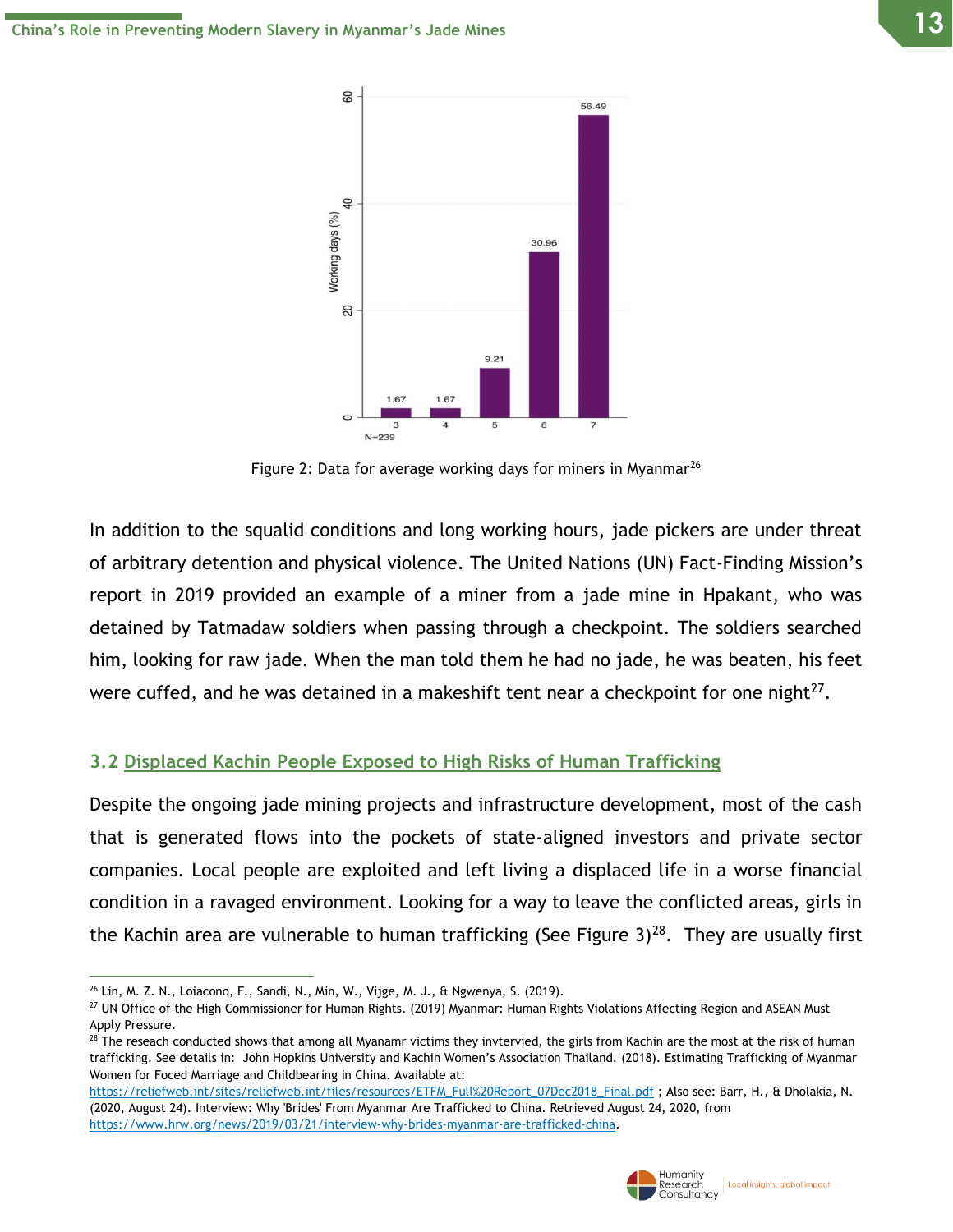approached by brokers, often someone close to the victims, who use expansive language (e.g., offering them a legal job in China or a real marriage) to entice them to leave Myanmar<sup>29</sup>. These victims would then be handed over to the main traffickers, who often use threats or drugs to deliver them to the buyers in China.

| <b>Variables</b>                    | <b>Myanmar</b><br>$(n=89)$<br>n (%) | <b>China</b><br>$(n=68)$<br>n (%) | <b>Total</b><br>$(N=157)$<br>N (%) |
|-------------------------------------|-------------------------------------|-----------------------------------|------------------------------------|
| Average Age at Interview (in years) | 31.2                                | 33.1                              | 32.0                               |
| <b>Ethnicity</b>                    |                                     |                                   |                                    |
| Kachin                              | 79 (88.8)                           | 63 (92.7)                         | 142 (90.5)                         |
| Shan                                | 9(10.1)                             | 3(4.4)                            | 12(7.6)                            |
| Other <sup>a</sup>                  | 1(1.1)                              | 2(2.9)                            | 3(1.9)                             |

Figure 3: Characteristics of victims of forced marriage, by country review<sup>30</sup>

After being sold to Chinese families, these "brides" may experience phycological abuse, poor living conditions and exposure to a wide range of diseases. They are forced to do housework for the whole family, while domestic violence and sexual abuse frequently come from their "husbands"<sup>31</sup> . **These women often suffer from a lack of health care because of their illegal status as well as the indifference of their host families. In most cases, buyers force victims to go through some illegal drug treatments for the sake of pregnancy, which sometimes causes severe damage to their physical health.** A Human Rights Watch report also shows that two women out of 22 survivors whom they interviewed had been sold twice<sup>32</sup>. That means, for those survivors who manage to escape, there is still the risk of being retrafficked because their displaced condition has not improved.

#### **3.3 Sexual Exploitation of Women and Girls**

The UN Special Rapporteur reported in 2019 that Myanmar's national army had used jade mining areas as a staging ground for sexual violence and other serious violations. One woman explained that "the girls are often 14–15 years old. Everyone is buying [sex], jade diggers,



 $29$  Zhao, G. M. (2003) Trafficking of women for marriage in China: policy and practice. Criminal Crim Justice.  $3(1):83-102$ .

<sup>&</sup>lt;sup>30</sup> John Hopkins University and Kachin Women's Association Thailand. (2018).

<sup>&</sup>lt;sup>31</sup> Barr, H., Hatcher, R., & Axtell, B. (2019). It's a Booming Business: Trafficking Myanmar 'Brides' to China. Retrieved August 24, 2020, from [https://womensenews.org/2019/03/its-a-booming-business-trafficking-myanmar-brides-to-china/.](https://womensenews.org/2019/03/its-a-booming-business-trafficking-myanmar-brides-to-china/)  $32$  Ibid.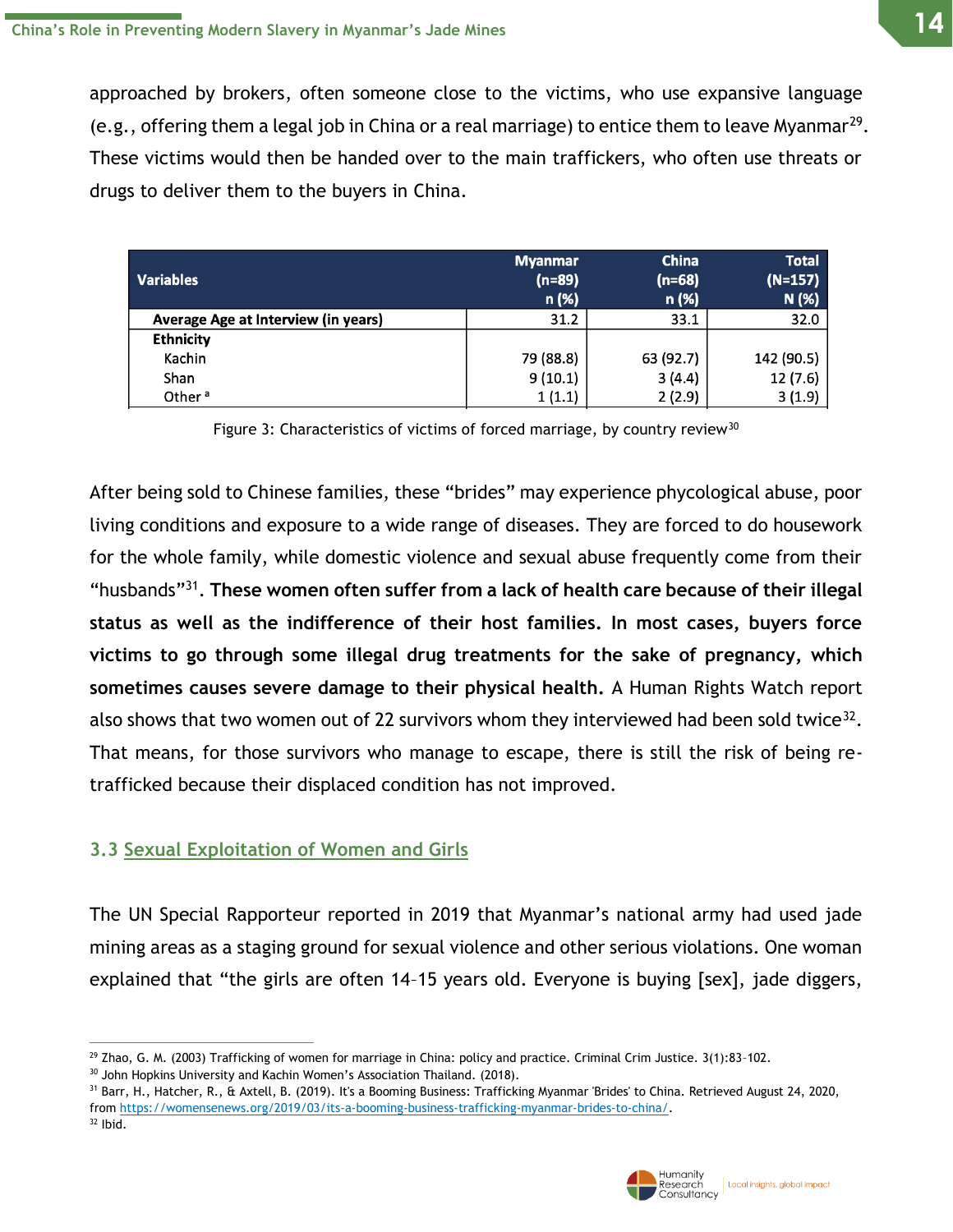military, police, civilians...Young beautiful virgins cost more: [17 Euro] for 30 minutes is [a] standard price and then it goes up or down depending on other 'qualities in the girl'."<sup>33</sup> In the worst cases, girls as young as nine years old were being trafficked into sexual industries in other regions or neighbouring countries such as China and Thailand<sup>34</sup>. Jiegao Border Trade Zone in China for example has one of the busiest jade bazaars in the China-Myanmar border region. Jiegao city attracts all kinds of jade industries stakeholders, as well as traffickers and pimps. Many girls from Myanmar in Jiegao are tricked and traded into prostitution because they are cheaper than Chinese girls but live in worse conditions because of their illegal status<sup>35</sup>. Drug abuse is also common amongst sex workers, which increases the submission and passivity of the victims and ensures that they are less likely to free themselves from this abusive relationship.



Picture 3: Prostitution halls in Jiegao: often disguised as massage parlours, but barely hidden<sup>36</sup>

<sup>35</sup> Sun, Y.& He R.R. (2015). *境内关外:实拍中缅边境的越境者与红灯区* [Inside and outside the border: real shots of illegal border crosser and the red light districts on the China-Myanmar border] Retrieved August 23, 2020, from <https://read01.com/J8en4R.html#.X0fm0S17FQI>

 $36$  Ibid.



<sup>33</sup> United Nations Human Rights Council. (2019). The Economic Interests of Myanmar's Military.A/HRC/42/CRP/3. <sup>34</sup> Ibid.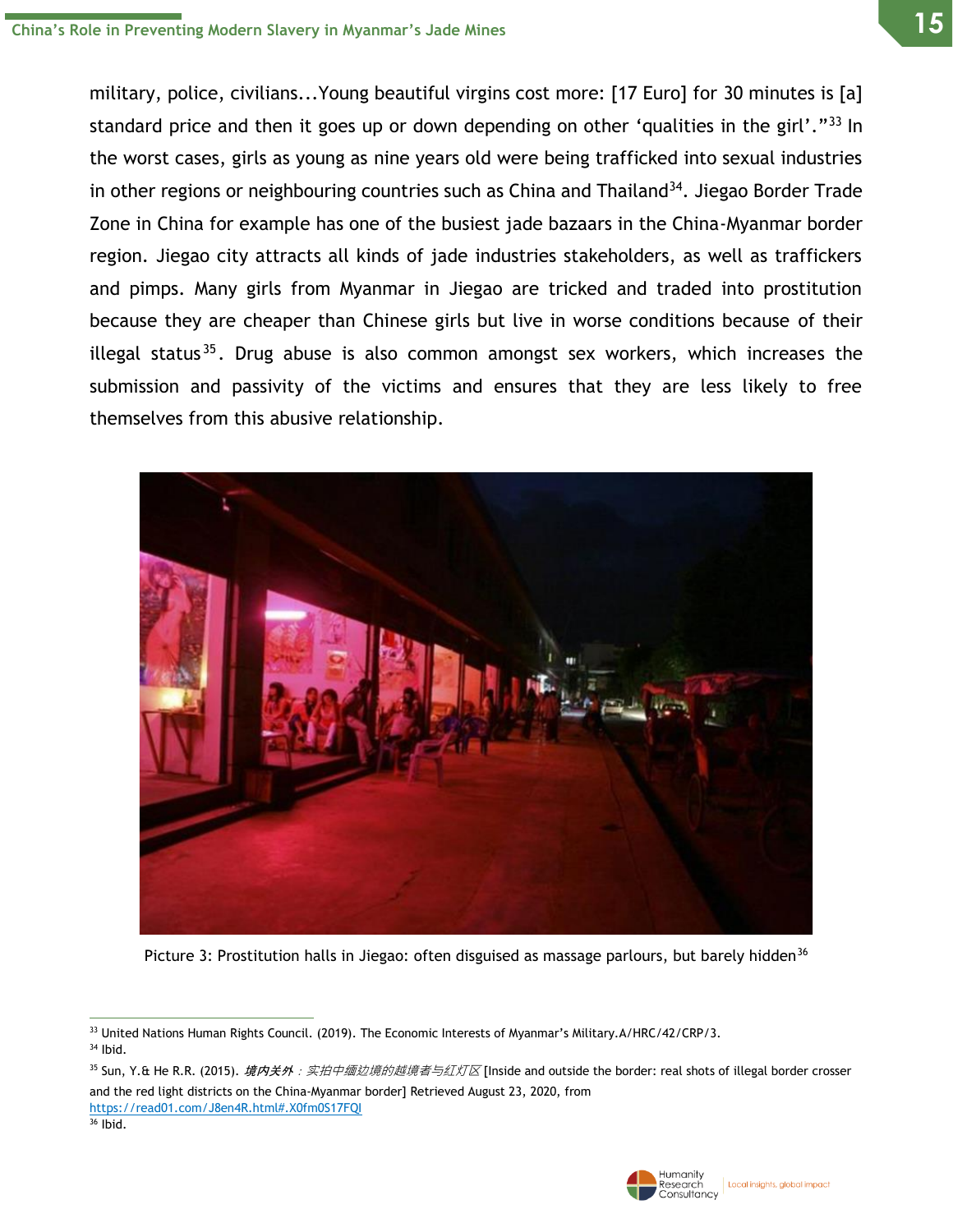# **4. China's Role in Jade Mines**

#### **4.1 Why China is the Key to Combatting Modern Slavery in Jade Mines**

China has immersed itself in the entire jade supply chain (see figure 4). Its demand influences jade prices, and it is an open secret that Chinese business interests collude with the military, ethnic armed groups and drug lords to steal Kachin's jadeite wealth, sparking conflict along the way<sup>37</sup>. With China so involved, even the Jade Act - a sanction implemented by the U.S. that bans all jade products in an effort to fight against human rights abuses in mines – has become symbolic and essentially ineffective<sup>38</sup>.



Figure 4: Relationship of Key Stakeholders in the Jade Mine Industry



<sup>37</sup> Donowitz, P. (2018). Can China be an agent of stability in northern Myanmar?

<sup>38</sup> Asia Unbound (2015, November 2). China's Role in Myanmar's Dangerous Jade Trade. Retrieved August 23, 2020, from [https://www.cfr.org/blog/chinas-role-myanmars-dangerous-jade-trade.](https://www.cfr.org/blog/chinas-role-myanmars-dangerous-jade-trade) The U.S implemented a jade sanction "Tom Lantos Block Burmese JADE (Junta's Anti-Democratic Efforts) Act" in 2008, more detail can be found at: <https://www.congress.gov/110/plaws/publ286/PLAW-110publ286.pdf>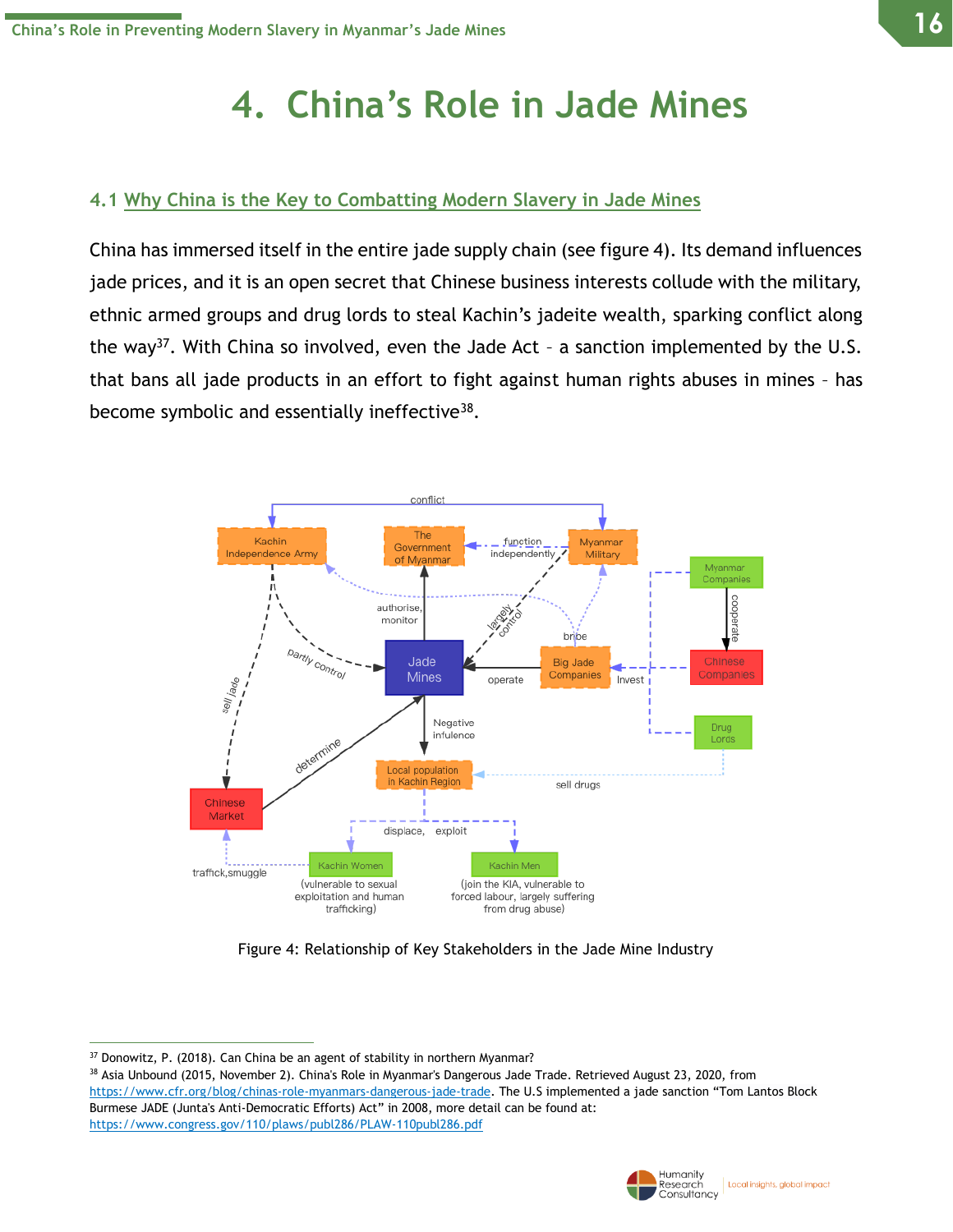At this time, China could use its power to mitigate the human rights impacts in jade mines because Myanmar needs China's economic and diplomatic support. The cooperation between Beijing and Yangon on the Belt and Road Initiative (BRI) guarantees capital inflow from China to Myanmar. Since 2011, China has become, and remains, the largest source of foreign direct investment (FDI) in stock, amounting to around 20 percent of total FDI<sup>39</sup>. In the first half of 2019 alone, Mainland Chinese and Hong Kong money accounted for 84 of the 134 new investments approved by the Myanmar government<sup>40</sup>. Meanwhile, the Rohingya crisis also **pushed the Myanmar government and militias to lean toward China for support as western governments and INGOs increasingly criticised their human rights records <sup>41</sup> .** In the meantime, China also showed the Tatmadaw its power of virtual veto over the peace process by successfully convincing the northern armed groups to join a peace conference in 2016<sup>42</sup>.

### **4.2 China's Responsibilities Under the UNGPs**

The growing international interest in the "ethics" of business requires companies to place greater consideration on adhering to international human rights norms.<sup>43</sup> This idea is not new: the preamble of the 1948 Universal Declaration of Human Rights emphasised that "every individual and organ of society… shall strive… to promote respect of these rights". **This means that although traditionally the state is the main player in preventing human rights abuses, it does not allow the corporates and investors to disregard their roles in monitoring and raising certain social norms.**

In 2011, the UN Human Rights Council endorsed an international soft law, the United Nations Guiding Principles on Business and Human Rights (UNGPs) <sup>44</sup>. This law builds on existing international regulatory instruments and constitutes the most widely recognised framework

<sup>44</sup> In 2019, China made its comments United Nations Guiding Principles on Business and Human Rights to take into account the International Covenant on Economic and Social and Cultural Rights, the UN Guiding Principles on Business and Human Rights and climate change in all Chinese investment abroad. See also: [https://www.business-humanrights.org/en/latest-news/china-commits-to-un-human-rights-council](https://www.business-humanrights.org/en/latest-news/china-commits-to-un-human-rights-council-to-respect-human-rights-in-its-foreign-investments/)[to-respect-human-rights-in-its-foreign-investments/](https://www.business-humanrights.org/en/latest-news/china-commits-to-un-human-rights-council-to-respect-human-rights-in-its-foreign-investments/)



<sup>&</sup>lt;sup>39</sup> Yao, Y & Zhang, Y.Y. (2018). Public perception of Chinese investment in Myanmar and its political consequences: A survey experimental approach. Available at<https://www.theigc.org/wp-content/uploads/2018/06/Yao-Zhang-2018-Policy-Brief.pdf> 40 Ibid.

<sup>41</sup> International Crisis Group. (2020, April 02). Commerce and Conflict: Navigating Myanmar's China Relationship.

<sup>42</sup> Ibid

<sup>43</sup> Sullivan, R., & Robinson, M. (2004). Business and Human Rights: Dilemmas and Solutions. New York, NY: Greenleaf Publishing.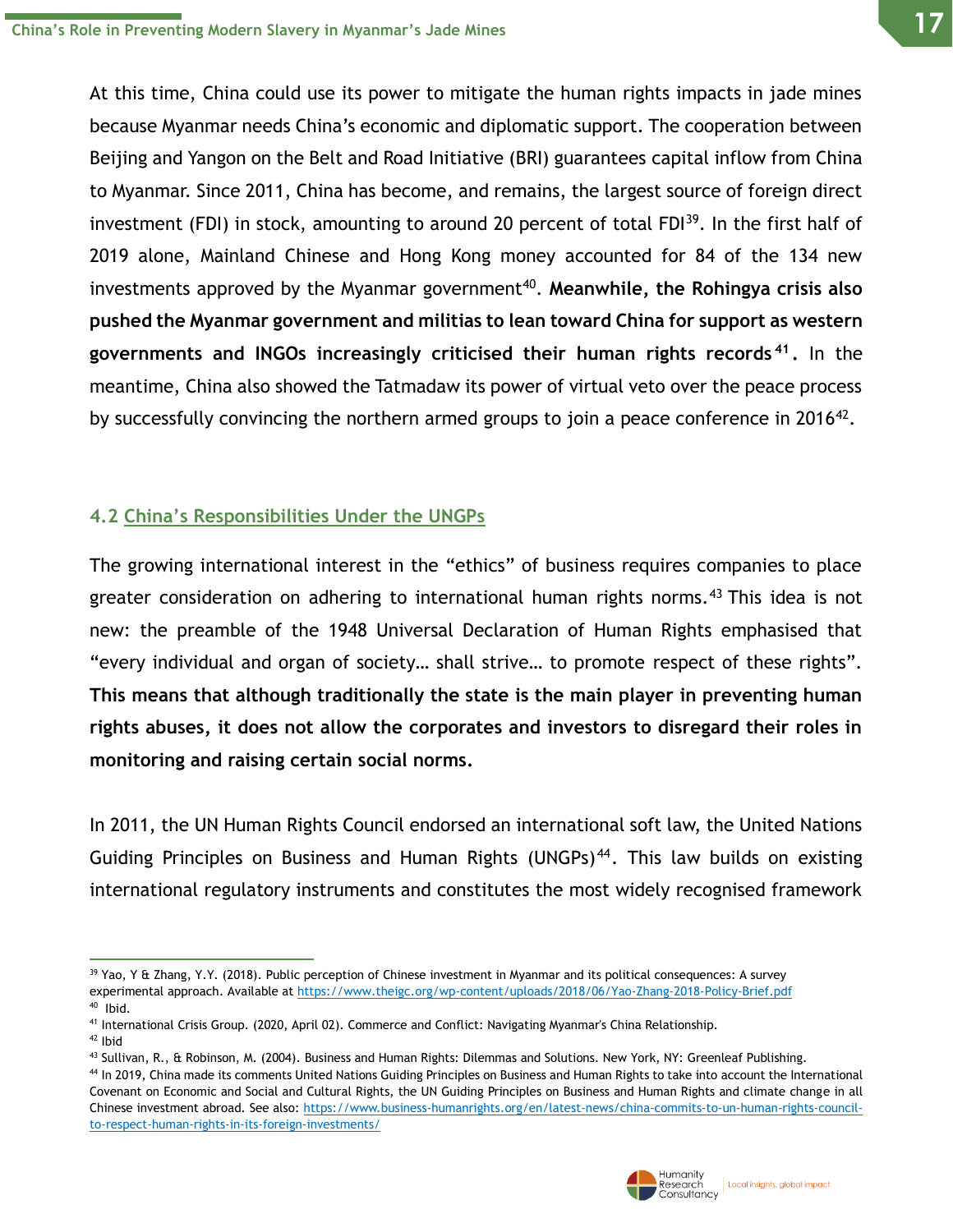addressing the risk of negative impacts on human rights associated with business activities<sup>45</sup>. It proposed the **"protect, respect and remedy"** framework for states and companies to fulfil their human rights obligations:

- (a) *Protect: a policy commitment to meet the state responsibility to protect against human rights abuses;*
- (b) *Respect: the related companies are mandated to implement a due diligence process to identify, prevent, mitigate and account for how they address their human rights impacts;* and
- (c) *Remedy: the steps that both states and corporates must take to ensure victims' greater access to an effective remedy, both judicial and non-judicial<sup>46</sup> .*

**As a signatory of the Palermo Protocol, the Chinese government is obliged to investigate and prosecute human trafficking cases, protect victims of trafficking, and provide remedies if it fails to take reasonable steps to prevent human trafficking and protect potential or actual victims of trafficking<sup>47</sup> .** Additionally, the United Nations Sustainable Development Goals (SDGs) are closely connected with human rights due diligence. A clear overlap exists between human rights due diligence and the Sustainable Development Goal 8.7. Thus, China has a responsibility to end child labour, forced labour and human trafficking for achieving its SDG agenda.

Indeed, China has tried to include business and human rights into its "National Human Rights Action Plan (2016-2020)" in an effort to change its negative image in the international community. For the first time, China promoted that all Chinese overseas enterprises should abide "by the laws of the countries in which they are stationed and fulfil their social



<sup>&</sup>lt;sup>45</sup> Here, a company's "business activities" include both actions and omissions.

<sup>46</sup> UN Guiding Principles, Principle 15.

<sup>&</sup>lt;sup>47</sup> China ratified the Protocol to Prevent, Suppress and Punish Trafficking in Persons, Especially Women and Children, supplementing the United Nations Convention against Transnational Organized Crime (the Palermo Protocol) on 8 Feb 2010. For a discussion of the principles of state responsibility relevant to trafficking, see Anne T. Gallagher, International Law of Human Trafficking (Cambridge University Press, 2010), p.273-275.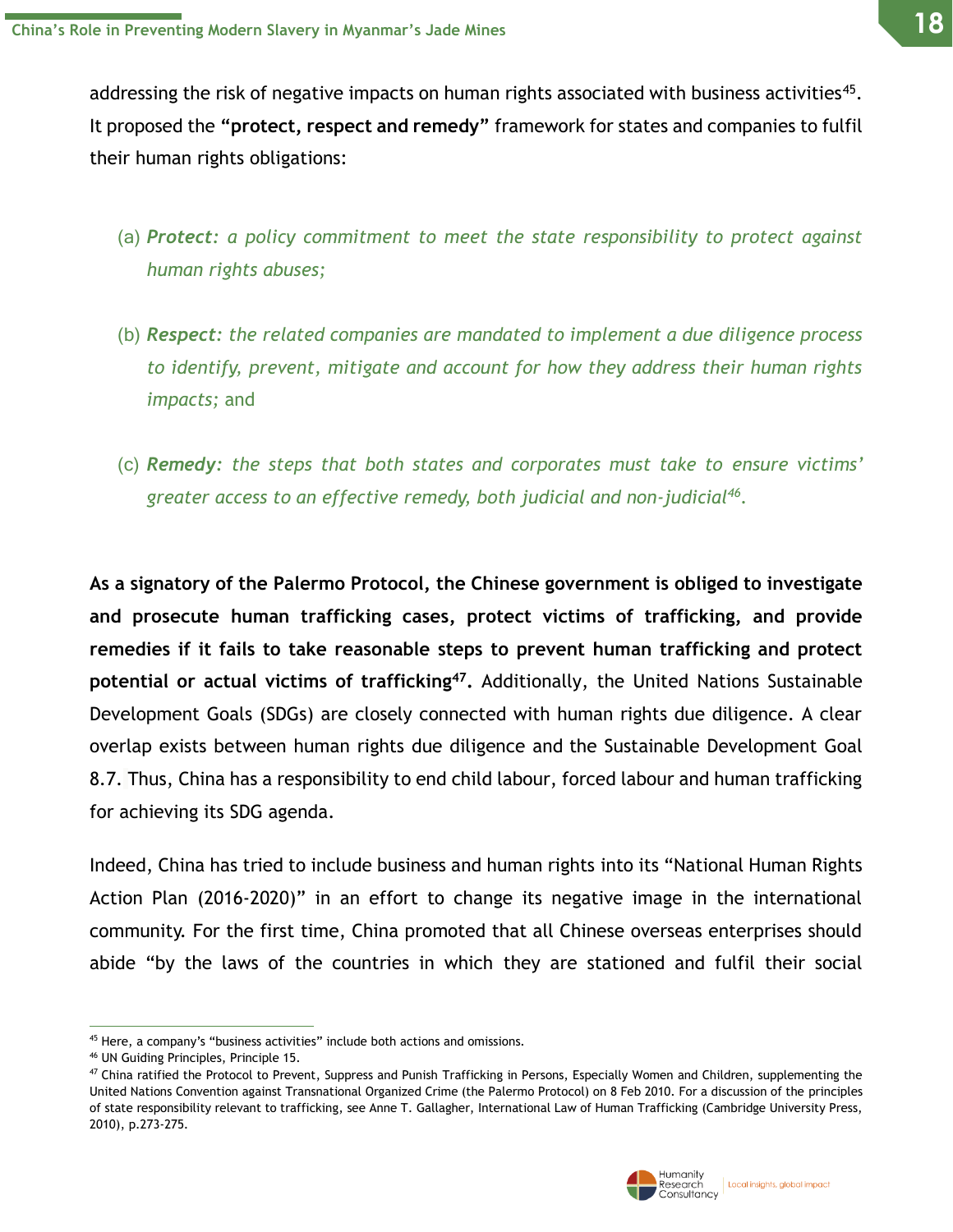responsibilities in the process of conducting foreign economic and trade cooperation, providing assistance and making investment". Accordingly, Beijing then promulgated more than 20 relevant policies to guide the investment and operation of enterprises. Among them, the **Measures for the Administration of Overseas Investment of Enterprises** and the new **Guidelines for Social Responsibility in Outbound Mining**<sup>48</sup> are the two pillars that the government should use to lead and monitor overseas investment in mining industries by Chinese enterprises.

According to these two policies, it is recommended that all overseas Chinese investment projects go through a supervisory inspection by the central or state government while the companies involved should conduct human rights due diligence checks, forbid forced/child labour and ensure labour rights for their employees. However, these guidelines lack binding forces because they are voluntary, and no companies have been seen to implement them yet<sup>49</sup>. Moreover, the assessment process is mainly focused on the "analysis of the impacts of the project on the national interests and national security of China", where social and environmental impact assessments are largely left behind in their evaluation $^{50}$ .

Some experts associate this reluctance with the Chinese government's reaction to criticism of its human rights violations. That is, regardless of whether the Myanmar government is unwilling or unable to remove the military from the country's economic life and fulfil its human rights obligations in the military-controlled Kachin area, human rights are internal matters that should be exempt from international scrutiny in China's views<sup>51</sup>.

Therefore, although the UNGPs stipulates that the corporates "cannot and should not simply mirror the duties of the states" and that they hold the responsibilities to "respect human rights as baseline expectations… in all situations," **Chinese mining companies in Myanmar**



<sup>48</sup>《企业境外投资管理办法》and《中国对外矿业投资行业社会责任指引》; See also[: http://en.pkulaw.cn/](http://en.pkulaw.cn/)

display.aspx?cgid=307304&lib=law an[d http://www.cccmc.org.cn/docs/2014-10/20141029161135692190. pdf](http://www.cccmc.org.cn/docs/2014-10/2014102916)

<sup>49</sup> Vella, H. (2014). Addressing conflict minerals – China publishes 'groundbreaking' guidelines. Retrieved September 02, 2020, from <https://www.mining-technology.com/features/featureaddressing-conflict-minerals-china-publishes-groundbreaking-guidelines-4439995/>

<sup>&</sup>lt;sup>50</sup> Cai, F.F., Yue J.F., Zhang J.L., & Chen J.Y. (2017) *中国企业海外投资的社会责任与* NGO *参与:以缅甸莱比塘铜矿项目为例* [The Social Responsibility of Chinese Enterprises' Overseas Investment and NGO Participation: A Case Study of the Lebitang Copper Mine Project in Myanmar]

<sup>&</sup>lt;sup>51</sup> Le, U. P. (2012). A Culture on Human Rights in East Asia: Decon- structing 'Asian Values' Claims, in: U.C. Davis Journal of International Law & Policy, 18, 469.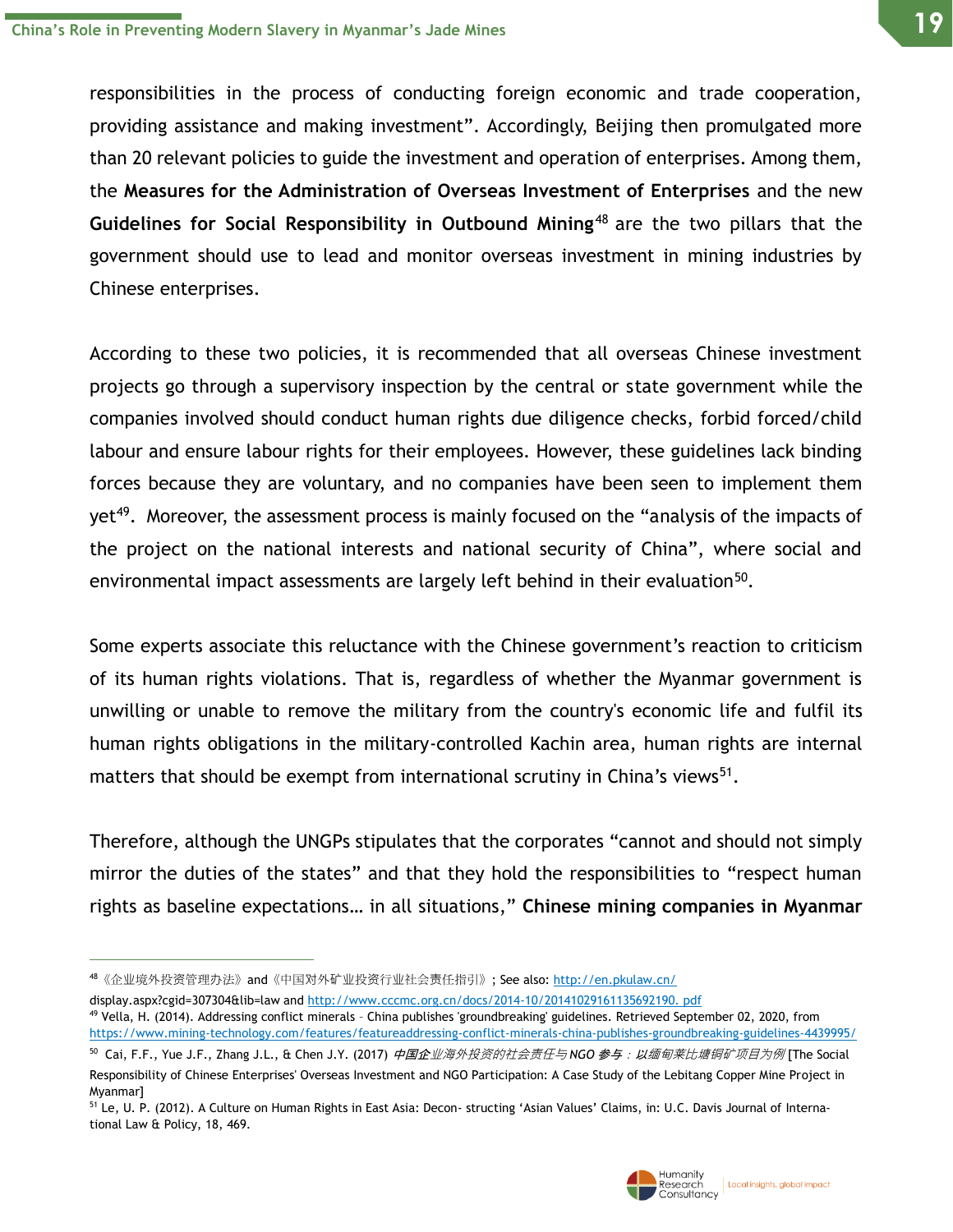**showed that they ignored the human rights impact because of the loose legal constraints from both countries.** In general, two extreme types of business are considered intolerable by international societies<sup>52</sup>. One form is when the company is directly involved in human rights abuses (forced labour, abusing land rights of local people, etc.); the other is when a country's government engages in severe violations of human rights to its people, but the company continues to do business with the state which could then be considered as supporting the suppressions. **In jade mines, Chinese investors have covered both categories: they have not only prioritized profit at the expense of human rights and the environment but also put money in the pocket of both military and rebel forces which led to a deleterious outcome for the people of Myanmar.** Unfortunately, no human rights due diligence processes have been put in place by any corporates to identify potential human rights abuses and enable them to implement timely preventative measures.

Similarly, there is little chance for victims in jade mines to have access to effective solutions. Although business enterprises also have an important role to play in timely and effective remediation of any adverse human rights impacts caused or exacerbated by them<sup>53</sup>, barriers such as the high cost of bringing a claim, lack of free legal assistance, and denial of justice in the country where the abuse occurred make the practice impossible for the enslaved mine supply chain workers.

### **4.3 What China Could Do to Change the Situation?**

UNGPs has listed the appropriate responses to the adverse human rights impacts caused by the irresponsible behaviour of mining companies (see figure 5). For Beijing to have a real impact on mitigating the modern slavery situation in Myanmar's jade mines and raise its international reputation, it must urge its corporates to take positive steps in initiating a human rights due diligence process, stop illegal smuggling/trafficking and push Chinese investors to provide a remedies mechanism for local communities. **Supply chain due diligence** stands as the core of the UNGPs. It is now regarded as the "gold-standard" of



 $52$  Putten, F. V., Crijns, G., & Hummels, H. (2017). The ability of corporations to protect human rights in developing countries. Business and Human Rights, 82-91. doi:10.4324/9781351281287-6 <sup>53</sup> UNGPs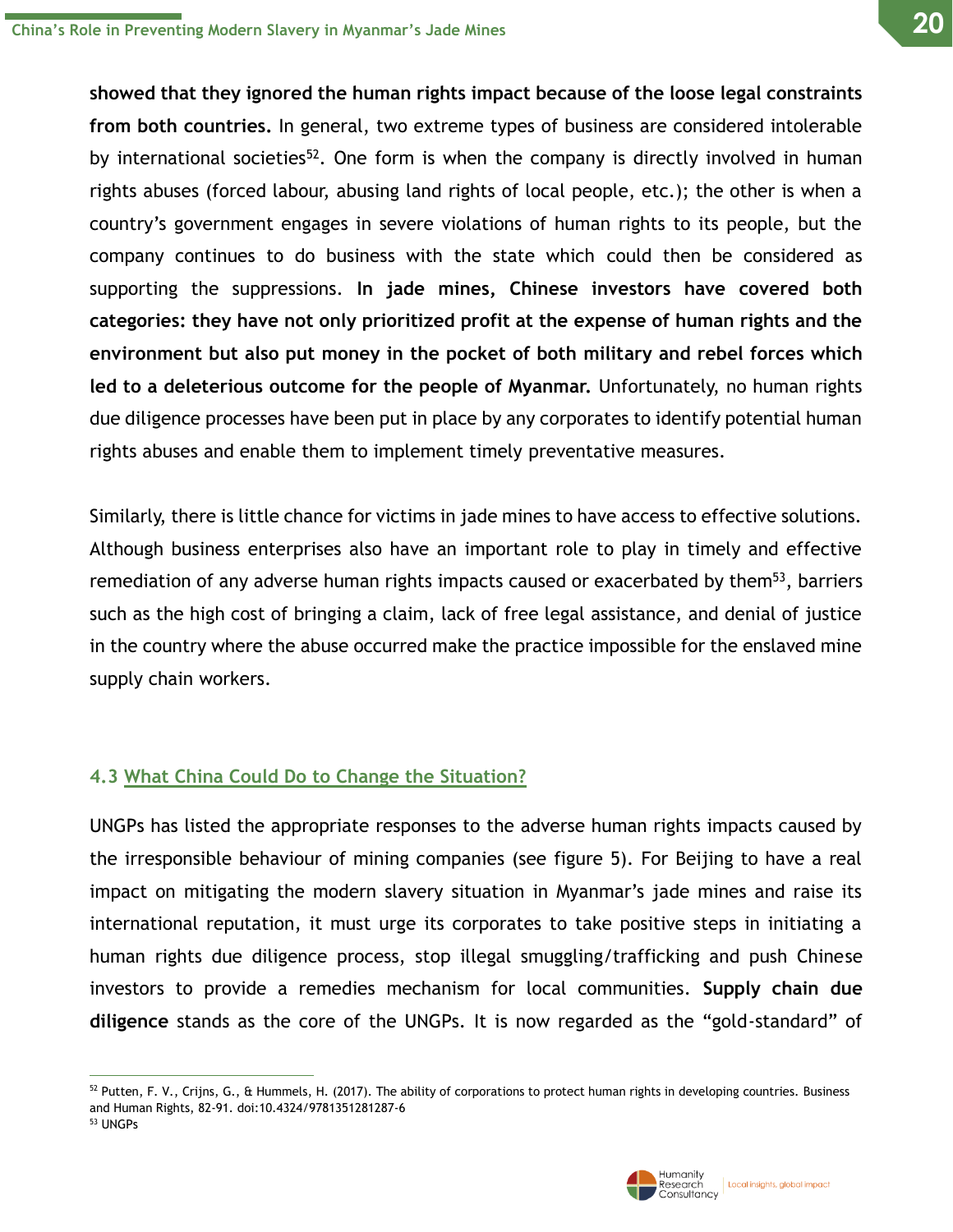**21**

responsible business conduct, especially for downstream companies which rely on critical commodities-such as raw jade-- from high-risk and conflict-affected areas<sup>54</sup>.



Figure 5: Summarised Appropriated Responses for Companies under the UNGPs <sup>55</sup>

To be fully effective, due diligence should not be limited to the first tier downstream and upstream in the supply chain but should encompass all suppliers and sub-contractors, particularly those that have been identified during the due diligence process as posing major risks. This process requires enterprises to engage actively with local communities and select local partners more carefully. To implement a green Belt and Road Initiative (BRI)<sup>56</sup>, China has to do more than economic investment. Given the *de facto* absence of functioning regulation or any guarantees for local communities' livelihoods in the operating areas, Chinese investments have already faced some failures and been boycotted in Myanmar. In other industry schemes (e.g., the Responsible Minerals Initiative), China has been forced to

<sup>&</sup>lt;sup>56</sup> In seeking greater participation in the BRI, China's government has sought to promote the "sustainable" and "green" nature of BRI investments. More information can be found at [https://green-bri.org](https://green-bri.org/)



<sup>54</sup> Saegert, J., & Grossman, G. (2018). Human Rights Due Diligence in Mineral Supply Chains .Retrieved September 2, 2020, from [https://www.eu-china.net/uploads/tx\\_news/Blickwechsel\\_Human\\_Rights\\_Due\\_Diligence\\_in\\_Mineral\\_](https://www.eu-china.net/uploads/tx_news/Blickwechsel_Human_Rights_Due_Diligence_in_Mineral_) [Supply\\_Chains\\_International\\_Developments\\_and\\_Chinese\\_Efforts\\_02.pdf](https://www.eu-china.net/uploads/tx_news/Blickwechsel_Human_Rights_Due_Diligence_in_Mineral_)

<sup>&</sup>lt;sup>55</sup> Jaekel, T. (2020). Still Overlooked: Communities affected by jade mining operations in Myanmar, and the responsibilities of companies providing machinery. Retrieved September 02, 2020, from<https://swedwatch.org/publications/>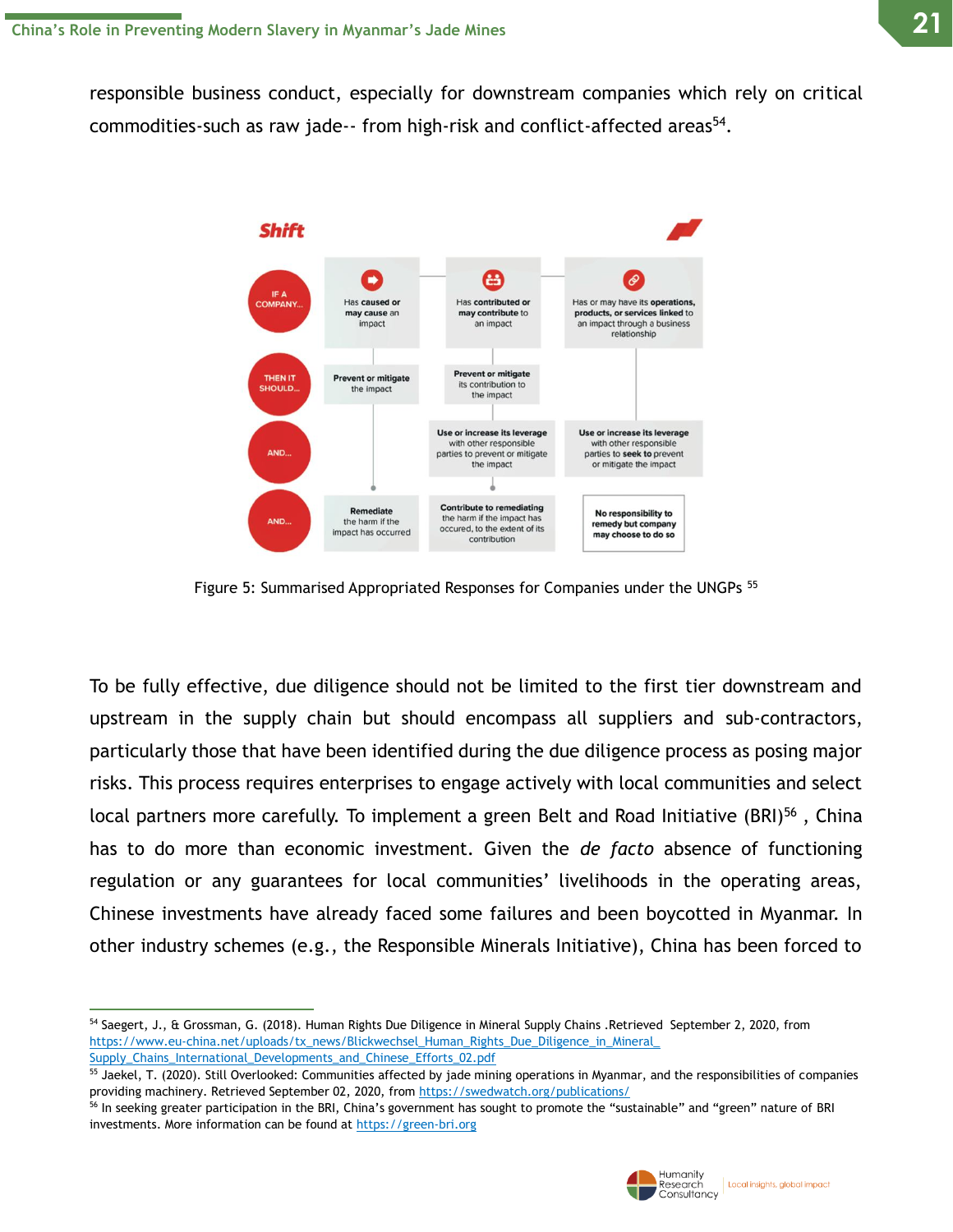participate in a due diligence check by their international downstream buyers<sup>57</sup>. However, this does not seem to happen in the jade industry because most buyers are also Chinese. Thus, a mandatory national regulation from the Chinese government is desirable.

In addition, China must pay more attention to the distribution of development benefits. Investment is meant to assist the local economy and improve living standards across the population, rather than be concentrated in the hands of Myanmar's military, KIA militias and economic elites. Many of the human trafficking victims we interviewed chose to stay in China with their violent "buyers" because there is no hope for them to return to the conflict-zone in Myanmar. As long as jade continues to fuel the armed conflict in Myanmar and the local economy remains in a state of collapse, human trafficking and exploitation of local populations will not stop.

For the existing and future victims, both the Chinese government and Chinese companies have responsibilities for ensuring the victims' right to effective solutions. This right is specified, for example in articles 2.3 and 14 of the International Covenant on Civil & Political Rights. Legislations are required to ensure victims have access to sufficient funding for claims, access to evidence and the information necessary for claimants to substantiate their claims, as well as the free assistance of an interpreter to overcome any language barrier in understanding legal speak and terminology in court. Effective implementations and official human rights due diligence measures would help guide the companies and hold them accountable. At the same time, Chinese investors should recognise that there is a growing demand to hold private players accountable for wrongdoing. As global norms around corporate conduct solidify, they should prepare an internal mechanism to avoid human rights allegations.

It is worth noting that fulfilling companies' responsibilities under the UNGPs does not deprive a company of its right to operate in conflict areas. A Global Witness senior advisor clarifies that it is more about "taking responsibility for their sourcing and asking their suppliers for evidence the trade has not financed armed groups or rogue elements of the national army"<sup>58</sup>.



Local insights, global impact

<sup>57</sup> Saegert, J., & Grossman, G. (2018).

<sup>58</sup> Vella, H. (2014).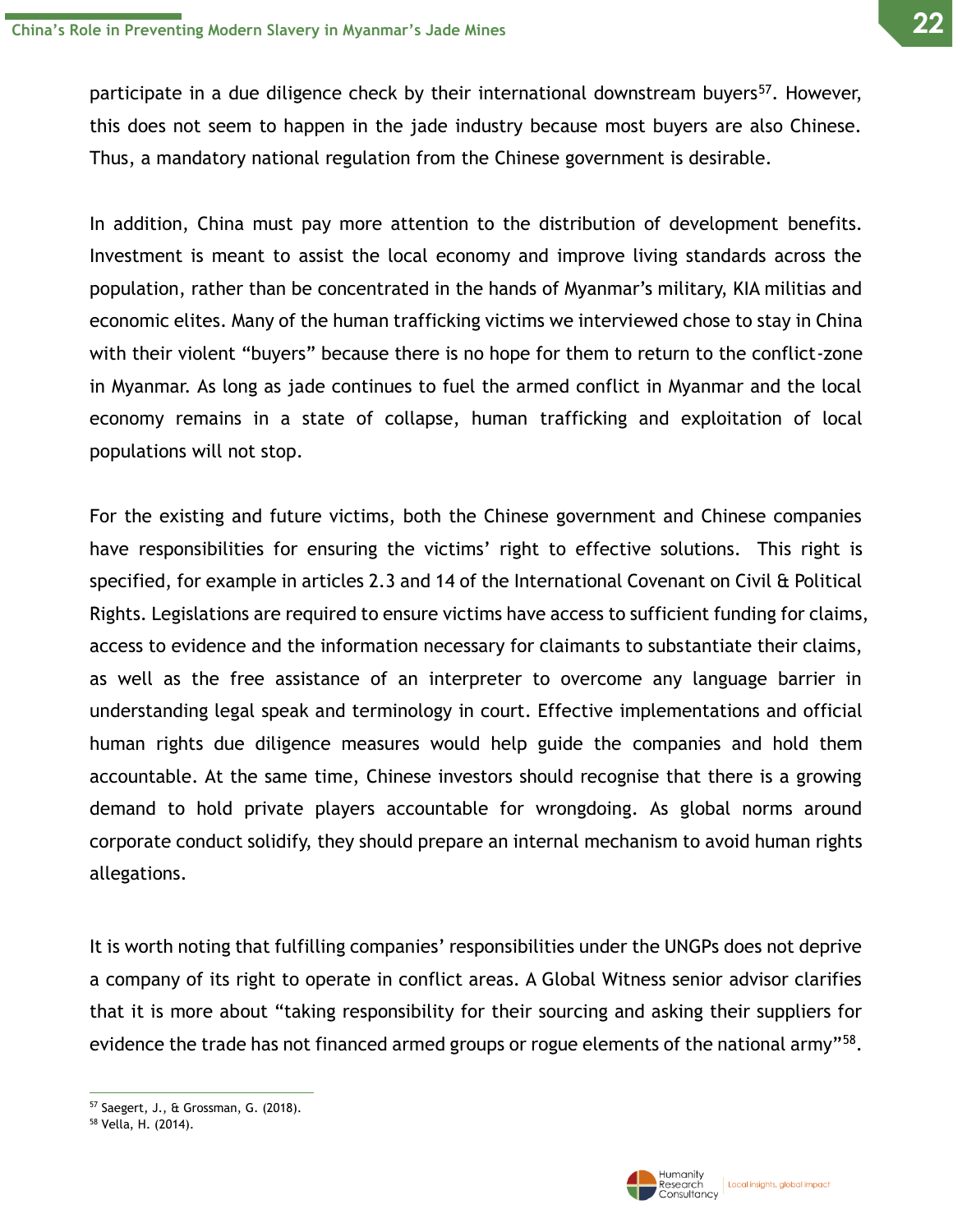Besides, as mentioned by the China Chamber of Commerce of Metal, Minerals & Chemicals Imports and Exports<sup>59</sup>, low- social responsibility has become one of the main obstacles restricting the development of Chinese mining companies in foreign countries<sup>60</sup>. Companies should not regard the social responsibility of ensuring no modern slavery has been used in or caused by the production of the goods they sell as a burden. It should rather be seen as an advantageous method to gain stronger international competitiveness.

 $59$  中国五矿化工进出口商会, is a national and industrial non-profit social organization formed voluntarily by units registered within the territory of the People's Republic of China. One of its major function is to supervise and guide the legal operation of the members.

<sup>60</sup> Sino-Swedish Corporate Social Responsibility Website. (2018) 矿业对外投资社会责任指引发布 [The Release of the Guidelines on Social Responsibility for Outward Investment in Mining Industry]